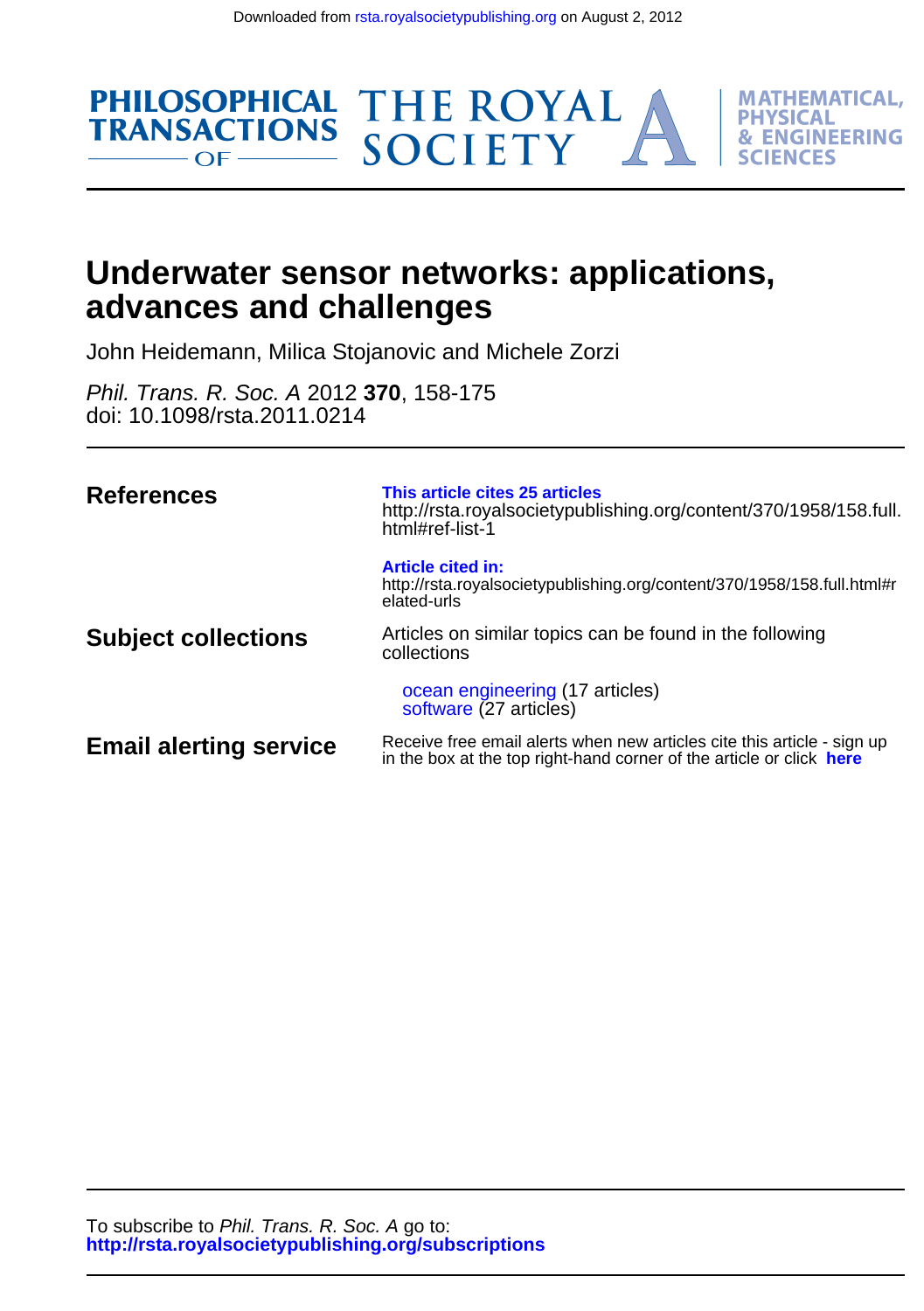

# **Underwater sensor networks: applications, advances and challenges**

BY JOHN HEIDEMANN<sup>1,\*</sup>, MILICA STOJANOVIC<sup>2</sup> AND MICHELE ZORZI<sup>3</sup>

<sup>1</sup>*Information Sciences Institute, University of Southern California, Marina del Rey, CA, USA* <sup>2</sup>*Department of Electrical and Computer Engineering, Northeastern University, Boston, MA, USA* <sup>3</sup>*Department of Information Engineering, University of Padova, Ferrara, Italy*

This paper examines the main approaches and challenges in the design and implementation of underwater wireless sensor networks. We summarize key applications and the main phenomena related to acoustic propagation, and discuss how they affect the design and operation of communication systems and networking protocols at various layers. We also provide an overview of communications hardware, testbeds and simulation tools available to the research community.

**Keywords: underwater acoustic communication; underwater sensor networks; acoustic modems; high latency; energy efficiency; protocol design**

# **1. Introduction**

Wireless information transmission through the ocean is one of the enabling technologies for the development of future ocean-observation systems and sensor networks. Applications of underwater sensing range from oil industry to aquaculture, and include instrument monitoring, pollution control, climate recording, prediction of natural disturbances, search and survey missions, and study of marine life.

Underwater wireless sensing systems are envisioned for stand-alone applications and control of autonomous underwater vehicles (AUVs), and as an addition to cabled systems. For example, cabled ocean observatories are being built on submarine cables to deploy an extensive fibre-optic network of sensors (cameras, wave sensors and seismometers) covering miles of ocean floor [\[1\]](#page-16-0). These cables can support communication access points, very much as cellular base stations are connected to the telephone network, allowing users to move and communicate from places where cables cannot reach. Another example is cabled submersibles, also known as remotely operated vehicles (ROVs). These vehicles, which may weigh more than 10 metric tonnes, are connected to the mother ship by a cable that can extend over several kilometres and deliver high power to the

\*Author for correspondence [\(johnh@isi.edu\)](mailto:johnh@isi.edu).

One contribution of 11 to a Theme Issue 'Sensor network algorithms and applications'.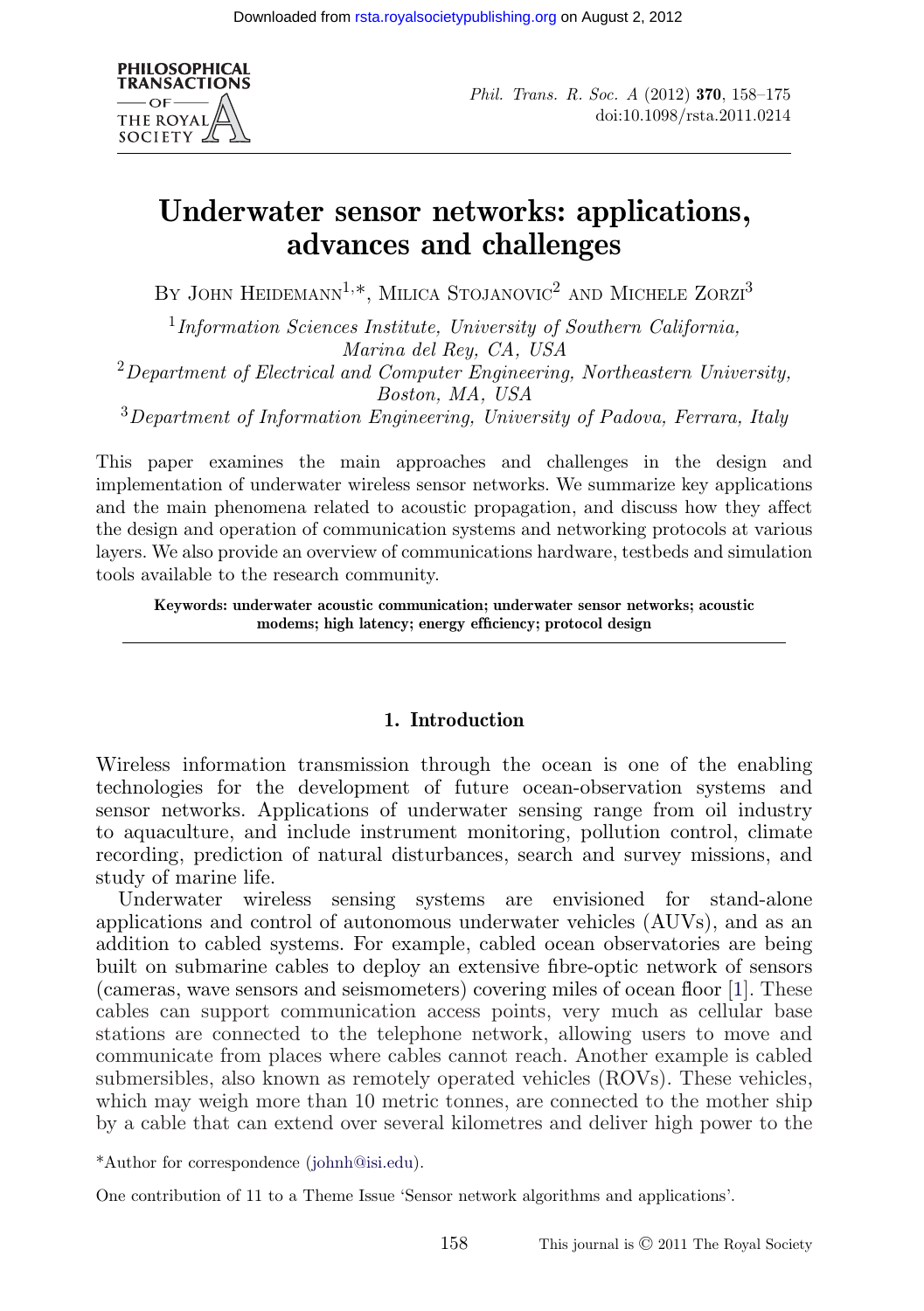remote end, along with high-speed communication signals. A popular example of an ROV/AUV tandem is the Alvin/Jason pair of vehicles deployed by the Woods Hole Oceanographic Institution (WHOI) in 1985 to discover Titanic. Such vehicles were also instrumental in the discovery of hydro-thermal vents, sources of extremely hot water on the bottom of deep ocean, which revealed forms of life different from any others previously known. The first vents were found in the late 1970s, and new ones are still being discovered. The importance of such discoveries is comparable only to space missions, and so is the technology that supports them.

Today, both the vehicle technology and the sensor technology are mature enough to motivate the idea of underwater sensor networks. To turn this idea into reality, however, one must face the problem of communications. Underwater communication systems today mostly use acoustic technology. Complementary communication techniques, such as optical [\[2,3\]](#page-16-0) and radio-frequency [\[4\]](#page-16-0), or even electrostatic communication [\[5\]](#page-16-0), have been proposed for short-range links (typically 1–10 m), where their very high bandwidth (MHz or more) can be exploited. These signals attenuate very rapidly, within a few metres (radio) or tens of metres (optical), requiring either high-power or large antennas. Acoustic communications offer longer ranges, but are constrained by three factors: limited and distance-dependent bandwidth, time-varying multi-path propagation and low speed of sound [\[6,7\]](#page-16-0). Together, these constraints result in a communication channel of poor quality and high latency, thus combining the worst aspects of terrestrial mobile and satellite radio channels into a communication medium of extreme difficulty.

Among the first underwater acoustic systems was the submarine communication system developed in the USA around the end of the Second World War. It used analogue modulation in the 8–11 kHz band (single-sideband amplitude modulation). Research has since advanced, pushing digital modulation–detection techniques into the forefront of modern acoustic communications. At present, several types of acoustic modems are available commercially, typically offering up to a few kilobits per second (kbps) over distances up to a few kilometres. Considerably higher bit rates have been demonstrated, but these results are still in the domain of experimental research (e.g. [\[8,9\]](#page-16-0)).

With the advances in acoustic modem technology, research has moved into the area of networks. The major challenges were identified over the past decade, pointing once again to the fundamental differences between acoustic and radio propagation. For example, acoustic signals propagate at  $1500 \,\mathrm{m\,s^{-1}}$ , causing propagation delays as long as a few seconds over a few kilometres. With bit rates of the order of 1000 bps, propagation delays are not negligible with respect to typical packet durations—a situation very different from that found in radiobased networks. Moreover, acoustic modems are typically limited to half-duplex operation. These constraints imply that acoustic-conscious protocol design can provide better efficiencies than direct application of protocols developed for terrestrial networks (e.g. 802.11 or transmission control protocol (TCP)). In addition, for anchored sensor networks, energy efficiency will be as important as in terrestrial networks, since battery re-charging hundreds of metres below the sea surface is difficult and expensive. Finally, underwater instruments (sensors, robots, modems and batteries) are neither cheap nor disposable. This fact may be the single most important feature that (at least for now)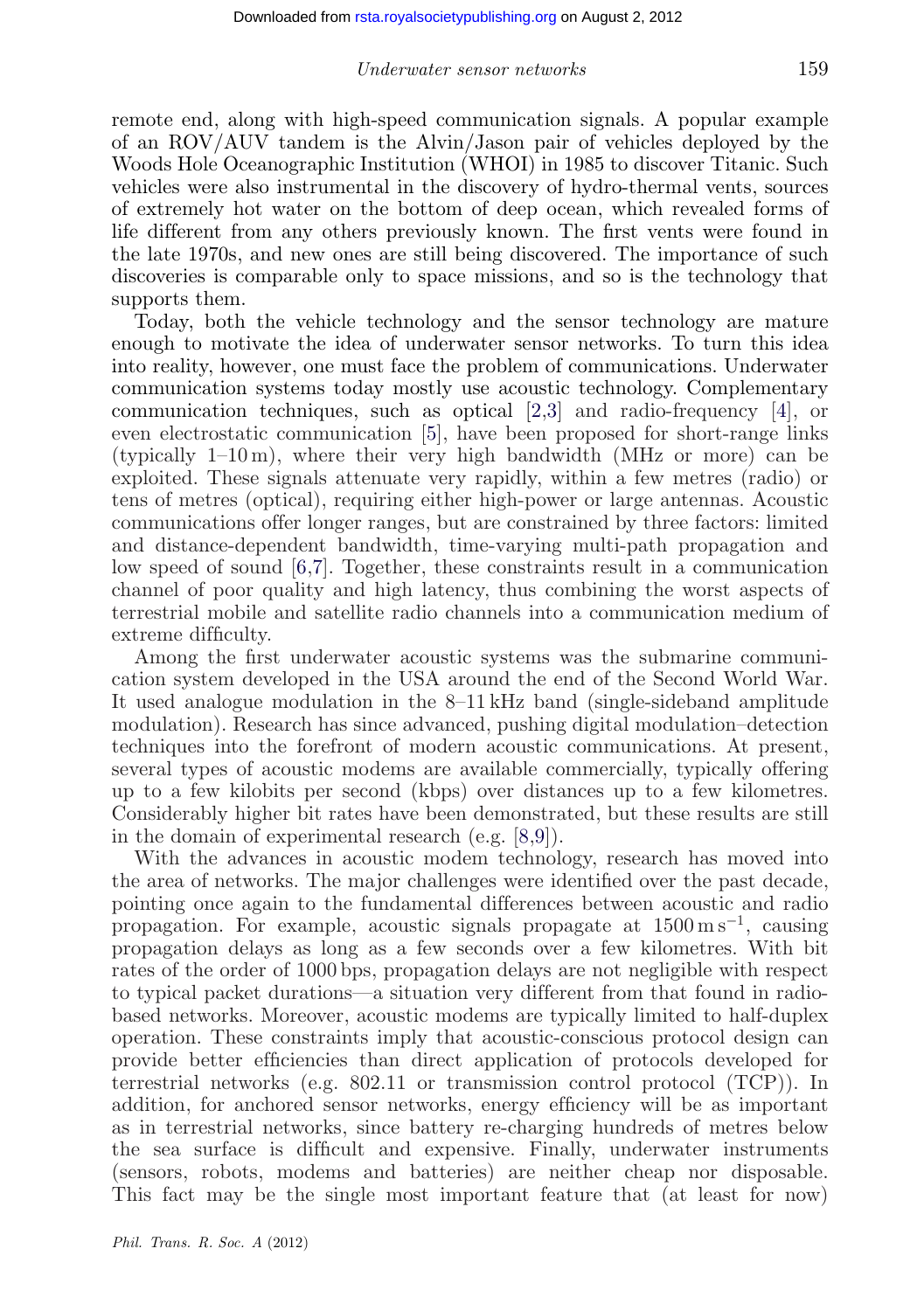distinguishes underwater sensor networks from their terrestrial counterpart, and fundamentally changes many network design paradigms that are otherwise taken for granted.

While today there are no routinely operational underwater sensor networks, their development is imminent. Applications that motivate these developments are considered in §2. The underlying systems include fleets of *cooperating* autonomous vehicles (where vehicles have the capability to respond to one another, not only to the supervisory commands from a central authority that amounts to 'switch from mission A to mission B'), and long-term deployable bottom-mounted sensor networks. Active research that fuels this development is the main subject of our paper. In §3, we describe key technical issues and new research approaches that come from revising traditional assumptions and exploiting cross-layer optimization both between adjacent layers and throughout the entire protocol stack, from the application to the physical link. We also describe the currently available hardware, and discuss tools for modelling and simulation, as well as testbeds.

# **2. Underwater sensing applications**

The need to sense the underwater world drives the development of underwater sensor networks. Applications can have very different requirements: fixed or mobile, short or long-lived, best-effort or life-or-death; these requirements can result in different designs. We next describe different kinds of deployments, classes of applications and several specific examples, both current and speculative.

# (*a*) *Deployments*

Mobility and density are two parameters that vary over different types of deployments of underwater sensor networks. Here, we focus on wireless underwater networks, although there is significant work in cabled underwater observatories, from the sound surveillance system military networks in the 1950s, to the recent Ocean Observatories Initiative [\[10\]](#page-16-0).

[Figure 1](#page-4-0) illustrates several ways to deploy an underwater sensor network. Underwater networks are often *static*: individual nodes attached to docks, to anchored buoys or to the seafloor (as in the cabled or wireless seafloor sensors in [figure 1\)](#page-4-0). Alternatively, *semi-mobile* underwater networks can be suspended from buoys that are deployed by a ship and used temporarily, but then left in place for hours or days [\[12\]](#page-16-0). (The moored sensors in [figure 1](#page-4-0) may be short-term deployments.) The topologies of these networks are static for long durations, allowing engineering of the network topology to promote connectivity. However, network connectivity still may change owing to small-scale movement (as a buoy precesses on its anchor) or to water dynamics (as currents, surface waves or other effects change). When battery powered, static deployments may be energy constrained.

Underwater networks may also be *mobile*, with sensors attached to AUVs, low-power gliders or unpowered drifters. Mobility is useful to maximize sensor coverage with limited hardware, but it raises challenges for localization and maintaining a connected network. Energy for communications is plentiful in AUVs, but it is a concern for gliders or drifters.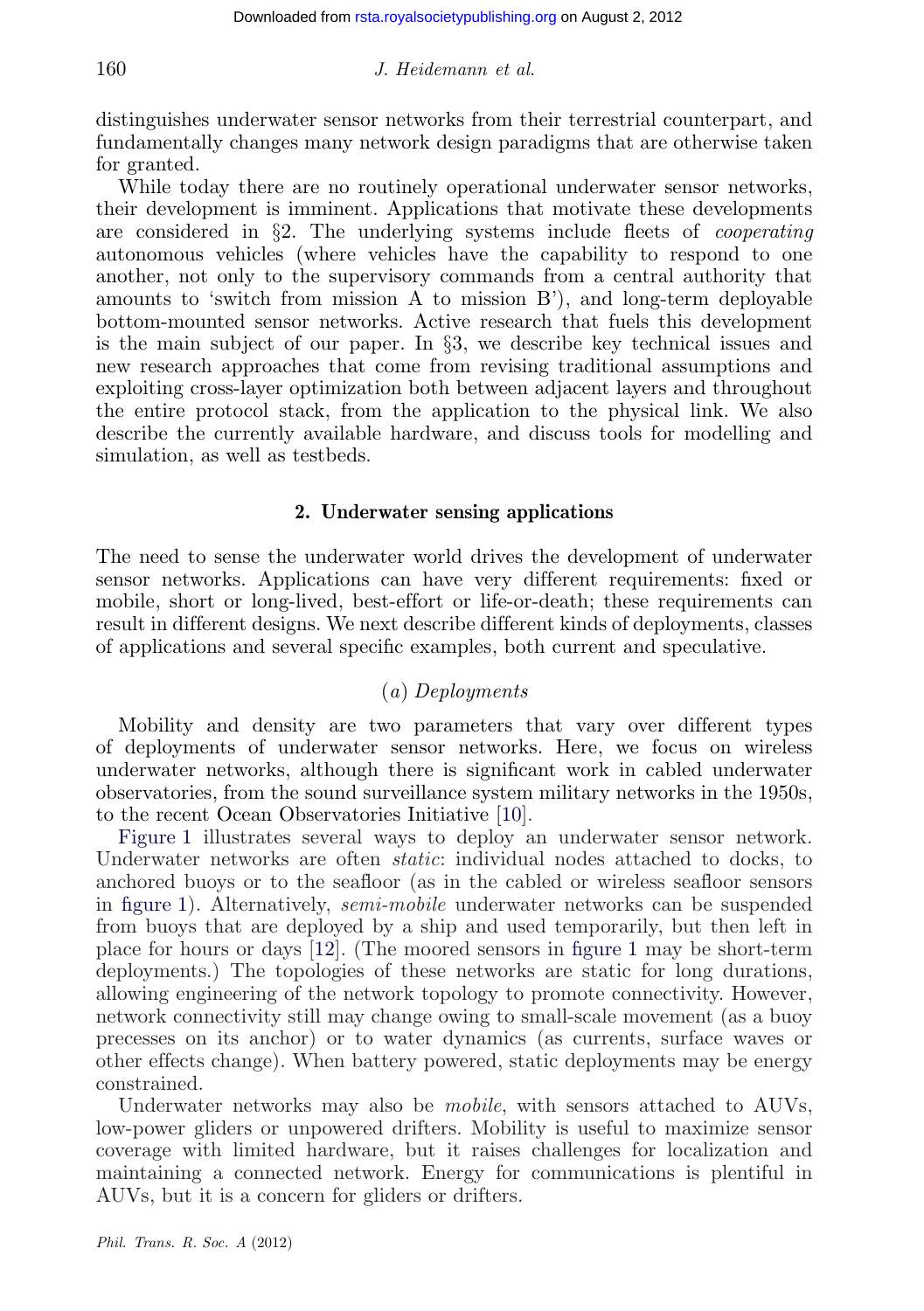<span id="page-4-0"></span>

Figure 1. Deployments can be cabled, fixed and moored wireless, mobile (on AUVs), and can have different links to shore. Adapted from Akyildiz *et al.* ([\[11\]](#page-16-0), fig. 1). (Online version in colour.)

As with surface sensor networks, network density, coverage and number of nodes are interrelated parameters that characterize a deployment. Underwater deployments to date are generally less dense, have longer range and employ significantly fewer nodes than terrestrial sensor networks. For example, the Seaweb deployment in 2000 involved 17 nodes spread over a  $16 \text{ km}^2$  area, with a median of five neighbours per node [\[13\]](#page-16-0).

Finally, as with remote terrestrial networks, connectivity to the Internet is important and can be difficult. Figure 1 shows several options, including underwater cables, point-to-point wireless and satellite.

## (*b*) *Application domains*

Applications of underwater networks fall into similar categories as for terrestrial sensor networks. *Scientific applications* observe the environment: from geological processes on the ocean floor, to water characteristics (temperature, salinity, oxygen levels, bacterial and other pollutant content, dissolved matter, etc.) to counting or imaging animal life (micro-organisms, fish or mammals). *Industrial applications* monitor and control commercial activities, such as underwater equipment related to oil or mineral extraction, underwater pipelines or commercial fisheries. Industrial applications often involve control and actuation components as well. *Military and homeland security applications* involve securing or monitoring port facilities or ships in foreign harbours, de-mining and communication with submarines and divers.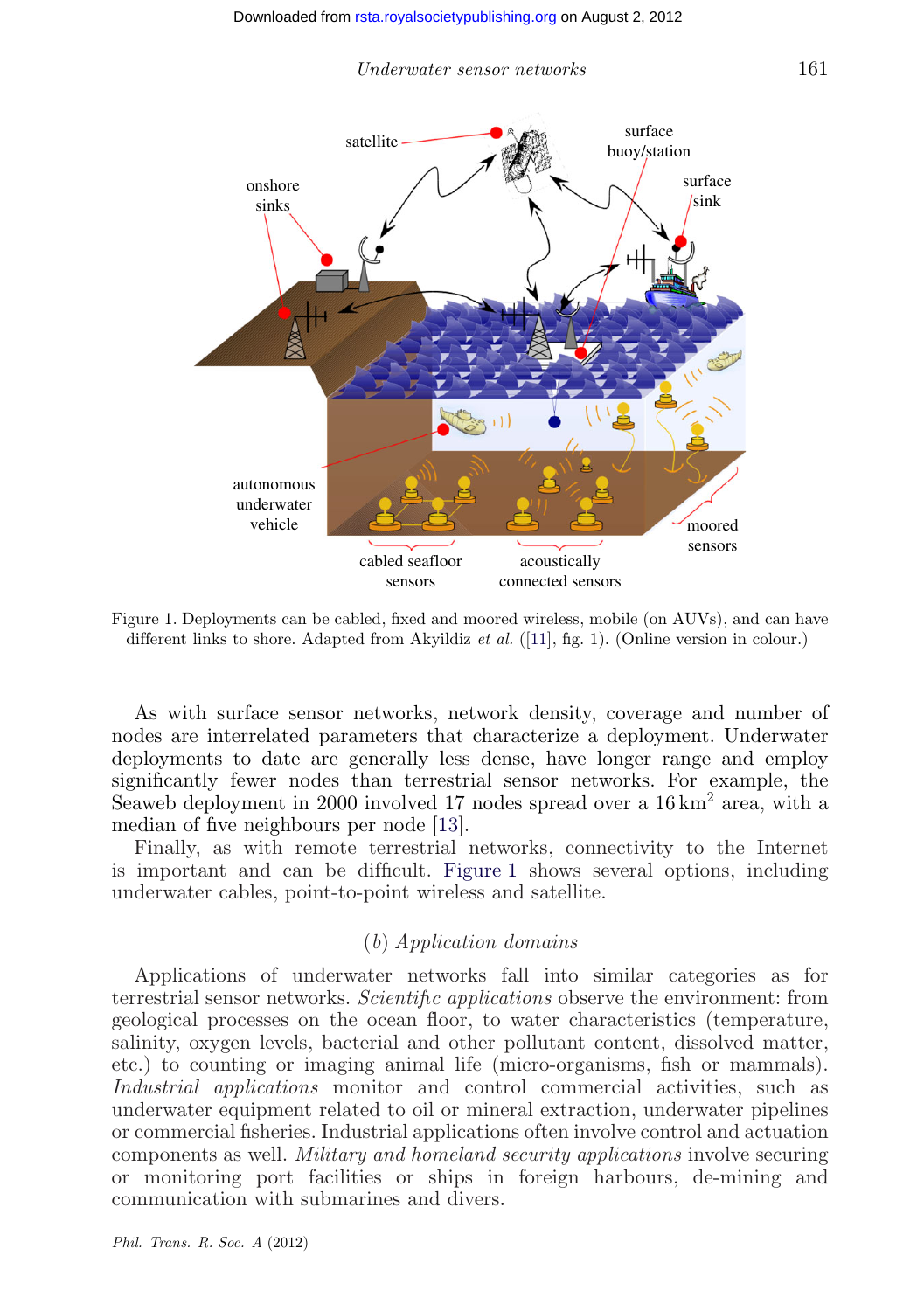While the classes of applications are similar, underwater activities have traditionally been much more resource intensive than terrestrial sensing. One can purchase commodity weather stations from US\$100–1000, but deploying a basic underwater sensing system today starts at the high end and goes up, simply because of packaging and deployment costs. Scientific practice today often assumes sample collection and return for laboratory analysis, partly because the cost of getting data on-site requires maximizing the information returned. Inspired by low-cost terrestrial sensor networks [\[14\]](#page-16-0), several research efforts (reviewed in  $\S3f$ ) today are exploring low-cost underwater options, but the fixed costs quickly rise for sensing in deeper water.

Finally, underwater sensing deployments occur over shorter periods (several hours), rather than days to months or years common in terrestrial sensing. Primary reasons are deployment cost coupled with a large area of interest, and battery limitations. Underwater deployments can be harsher than surface sensing, with biofouling requiring periodic maintenance. Powered or glider-based AUVs may be coupled with buoys or anchored deployments.

Motivations for underwater sensor networks are similar to those for terrestrial sensornets: wireless communications reduce deployment costs; interactive data indicate whether sensing is operational or prompts corrective actions during collection; and data analysis during collection allows attendant scientists to adjust sensing in response to interesting observations.

## (*c*) *Examples*

There are many short-term or experimental deployments of underwater sensing or networking; here we only describe a few representative examples. Seaweb [\[13\]](#page-16-0) is an early example of a large deployable network for potential military applications. Its main goal was to investigate technology suitable for communication with and detection of submarines. Deployments were in coastal ocean areas for multi-day periods.

Massachusetts Institute of Technology (MIT) and Australia's Commonwealth Scientific and Industrial Research Organisation explored scientific data collection with both fixed nodes and mobile autonomous robotic vehicles. Deployments have been relatively short (days), in very near shore areas of Australia and the South Pacific [\[3\]](#page-16-0).

By comparison, the Ocean Observatories Initiative is exploring large-scale cabled underwater sensing [\[10\]](#page-16-0). In this static, scientific application, cables provide power and communications to support long-term observations, but require significant long-term investments.

### **3. Underwater communications and networking technology**

In this section, we discuss a number of technology issues related to the design, analysis, implementation and testing of underwater sensor networks. We begin at the physical layer with the challenges of acoustic communication, then proceed to communications and networking layers, followed by a discussion on applications, hardware platforms, testbeds and simulation tools.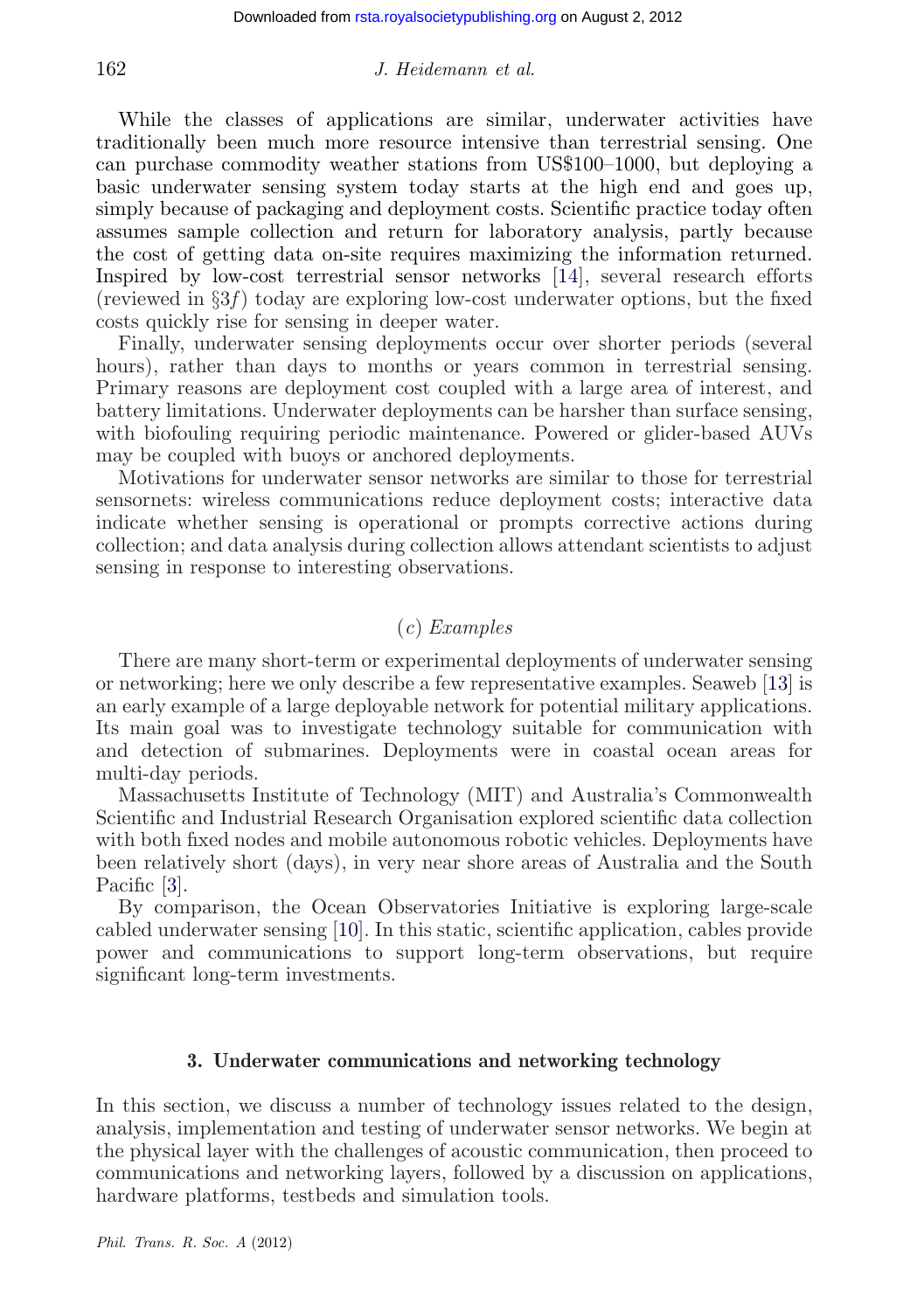## (*a*) *Physical layer*

Outside water, the electromagnetic spectrum dominates communication, since radio or optical methods provide long-distance communication (metres to hundreds of kilometres) with high bandwidths (kHz to tens of MHz), even at low power. In contrast, water absorbs and disperses almost all electromagnetic frequencies, making acoustic waves a preferred choice for underwater communication beyond tens of metres.

Propagation of acoustic waves in the frequency range of interest for communication can be described in several stages. Fundamental attenuation describes the power loss that a tone at frequency *f* experiences as it travels from one location to another. The first (basic stage) takes into account this fundamental loss that occurs over a transmission distance *d*. The second stage takes into account the site-specific loss due to surface–bottom reflections and refraction that occurs as sound speed changes with depth, and provides a more detailed prediction of the acoustic field around a given transmitter. The third stage addresses the apparently random changes in the large-scale received power (averaged over some local interval of time) that are caused by slow variations in the propagation medium (e.g. tides). These phenomena are relevant for determining the transmission power needed to close a given link. A separate stage of modelling is required to address the small-scale, fast variations of the *instantaneous* signal power.

[Figure 2](#page-7-0) illustrates the combined effect of attenuation and noise in acoustic communication by plotting the quantity  $[A(d, f)N(f)]^{-1}$  evaluated using the basic (ideal) propagation loss  $A(d, f)$  and a typical power spectral density  $N(f)$  of the background noise, which decays at 18 dB per decade [\[6,7\]](#page-16-0). This characteristic describes the signal-to-noise ratio (SNR) observed in a narrow band of frequencies around f. The figure clearly shows that high frequencies attenuate quickly at long distances, prompting most kilometre-range modems to operate below several tens of kHz, and suggests the existence of an optimal frequency for a given transmission range. In addition, it shows that the available bandwidth (and therefore the usable data rate) is reduced as the distance increases [\[7\]](#page-16-0). The design of a largescale system begins with determining this frequency, and allocating a certain bandwidth around it.

Multi-path propagation creates signal echoes that arrive with varying delays. Delay spreading depends on the system location, and can range from a few milliseconds to several hundreds of milliseconds. In a wideband system, this leads to a frequency selective channel transfer function as different frequency components may exhibit substantially different attenuation. The channel response and the instantaneous power often exhibit small-scale, fast variations, typically caused by scattering and the rapid motion of the sea surface (waves) or of the system itself. While large-scale variations influence power control at the transmitter, small-scale variations influence the design of adaptive signal processing algorithms at the receiver.

Directional motion causes additional time variation in the form of Doppler effect. A typical AUV velocity is on the order of a few metres per second, while freely suspended platforms can drift with currents at similar speeds. Because the sound propagates slowly, the ratio of the relative transmitter/receiver velocity to the speed of sound can be as high as 0.1 per cent—an extreme value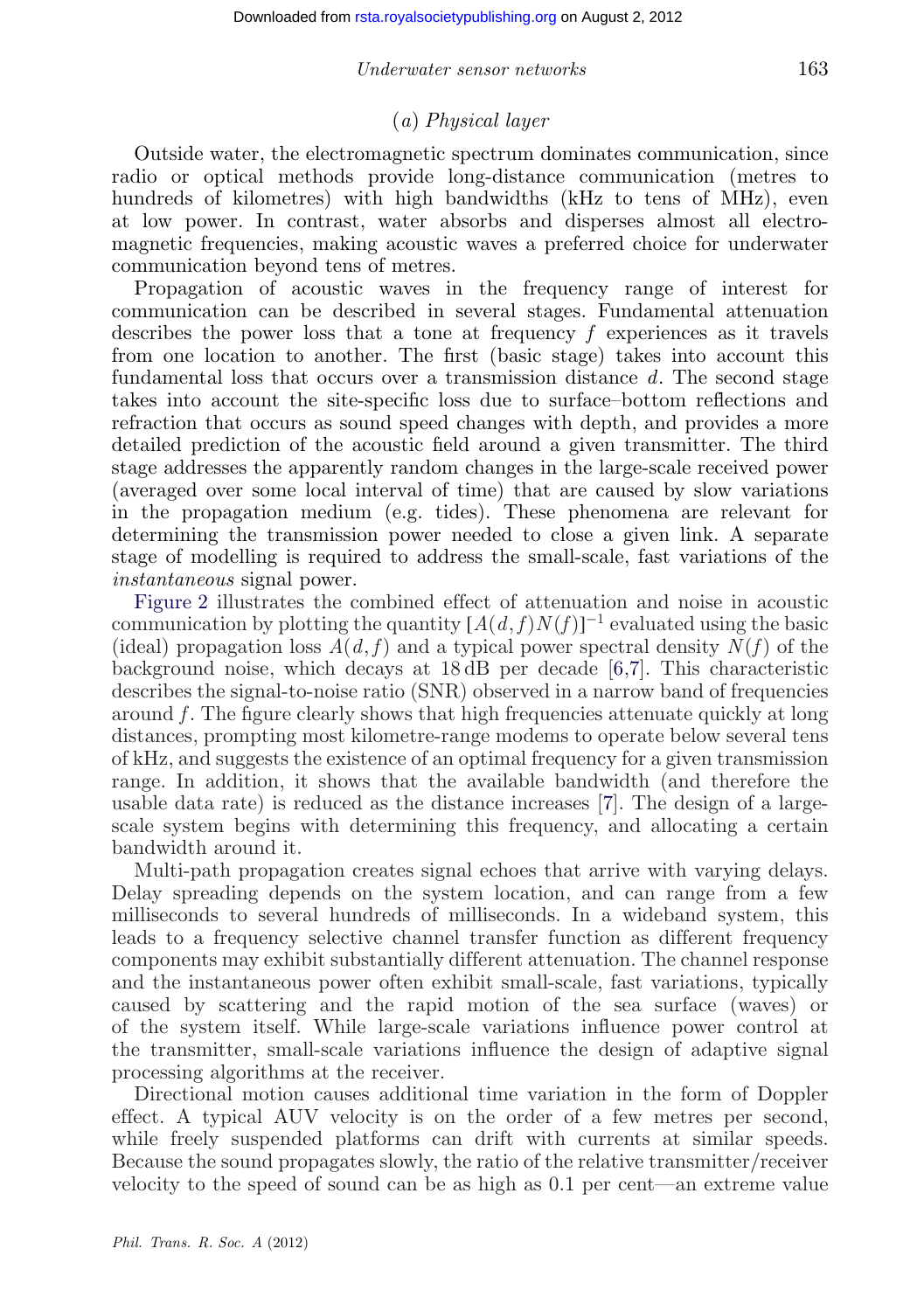<span id="page-7-0"></span>



Figure 2. Narrow-band SNR as a function of frequency for varying transmission distances. Sound absorption limits the usable frequency range and makes it dependent on the transmission distance. In a typical acoustic system, the bandwidth is not negligible with respect to the centre frequency (e.g. 5 kHz centred around 10 kHz).

that implies the need for dedicated synchronization. This situation is in stark contrast with radio systems, where corresponding values are orders of magnitude smaller, and typically only the centre frequency shifting needs to be taken into account.

To avoid the long delay spread and time-varying phase distortion, early systems focused on frequency modulation (frequency-shift keying) and noncoherent (energy) detection. Although these methods do not make efficient use of the bandwidth, they are favoured for robust communication at low bit rates (typically of the order of 100 bps over a few kilometres), and are used in both commercial modems such as the Telesonar series manufactured by Teledyne-Benthos [\[15\]](#page-16-0), and in research prototypes such as the micro-modem developed at the WHOI [\[16\]](#page-16-0).

The development of bandwidth-efficient communication methods that use amplitude or phase modulation (quadrature amplitude modulation, phase-shift keying) gained momentum in the 1990s, after coherent detection was shown to be feasible on acoustic channels [\[17\]](#page-16-0). Initial research focused on adaptive equalization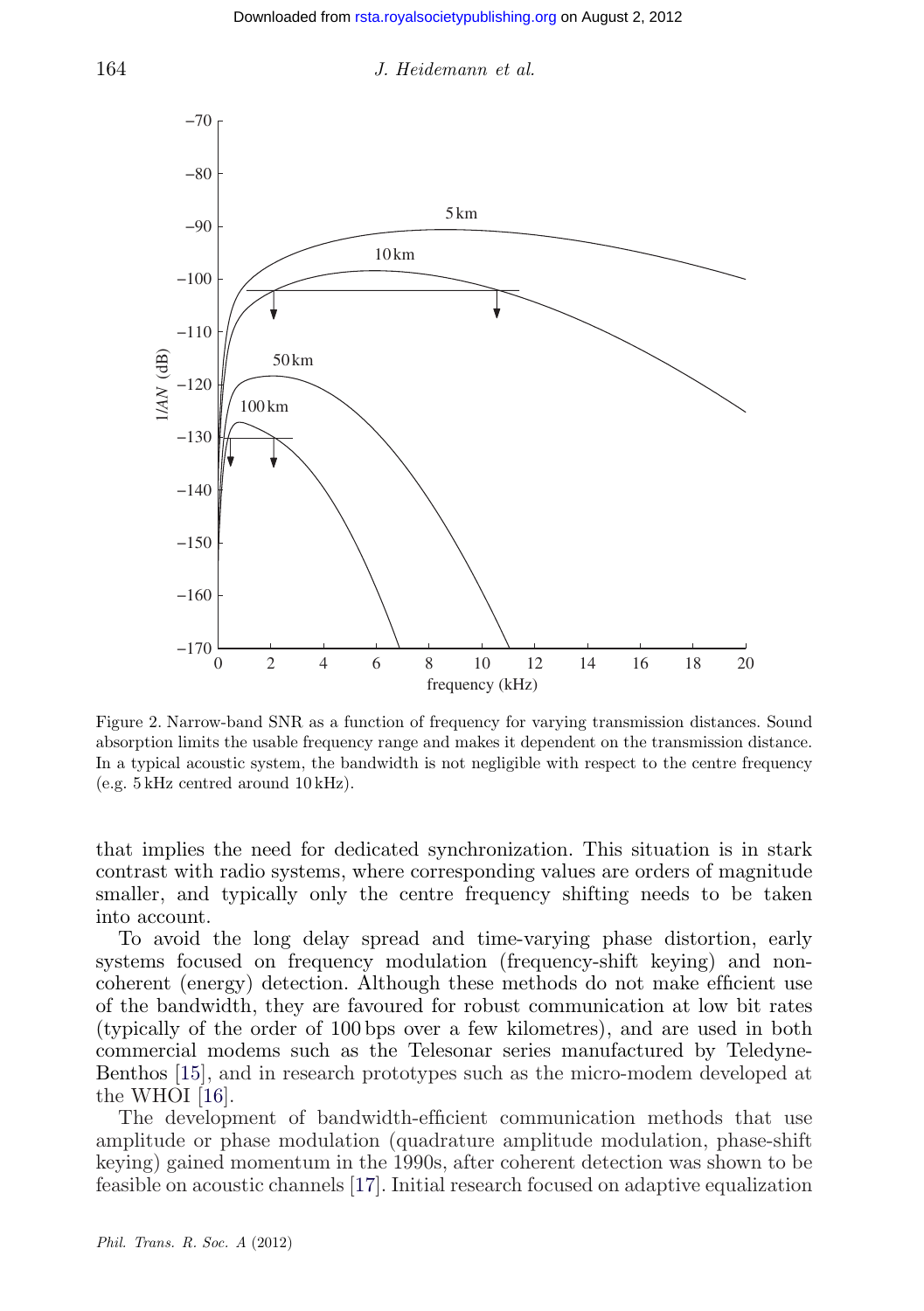and synchronization for single-carrier wideband systems, leading to real-time implementations that today provide 'high-speed' communications at several kbps over varying link configurations (horizontal, vertical), as well as with AUVs.

Research on the physical layer is extremely active [\[18\]](#page-16-0). Single-carrier modulation/detection is being improved using powerful coding and turbo equalization [\[9\]](#page-16-0), while multi-carrier modulation/detection is considered as an alternative [\[8,19\]](#page-16-0). Both types of systems are being extended to multi-input multi-output configurations that provide spatial multiplexing (the ability to send parallel data streams from multiple transmitters), and bit rates of several tens of kbps have been demonstrated experimentally.

Respecting the *physical* aspects of acoustic propagation is crucial for successful signal processing; understanding its *implications* is essential for proper network design. As [figure 2](#page-7-0) illustrates, the available bandwidth decreases with distance, and this fact builds a strong case for multi-hopping, just as with radio-based networks on land. In an acoustic setting, dividing a long link into a number of shorter hops will not only allow power reduction, but will also allow the use of greater bandwidth [\[7\]](#page-16-0). A greater bandwidth yields a greater bit rate and shorter packets—as measured in seconds for a fixed number of bits per packet. While shorter bits imply less energy per bit, shorter packets imply fewer chances of collision on links with different, non-negligible delays. Both facts have beneficial implications on the network performance (and lifetime), provided that the interference can be managed.

These characteristics of the physical layer influence medium access and higher layer protocol design. For example, the *same* network protocol may perform differently under a different frequency allocation—moving to a higher frequency region will cause more attenuation to the desired signal, but the interference will attenuate more as well, possibly boosting the overall performance. Also, propagation delay and packet duration matter, since a channel that is sensed to be free may nonetheless contain interfering packets; their length will affect the probability of collisions and the efficiency of re-transmission (throughput). Finally, power control, coupled with intelligent routing, can greatly help us to limit interference [\[20\]](#page-16-0).

#### (*b*) *Medium access control and resource sharing*

Multi-user systems need an effective means to share the communication resources among the participating nodes. In wireless networks, the frequency spectrum is inherently shared and interference needs to be properly managed. Several techniques have been developed to provide rules to allow different stations to effectively share the resource and separate the signals that coexist in a common medium.

In designing resource-sharing schemes for underwater networks, one needs to keep in mind the peculiar characteristics of the acoustic channel. Most relevant in this context are long delays, frequency-dependent attenuation and the relatively long reach of acoustic signals. In addition, the bandwidth constraints of acoustic hardware (and the transducer in particular) must also be considered.

Signals can be deterministically separated in time (time division multiple access; TDMA) or frequency (FDMA). In the first case, users take turns accessing the medium, so that signals do not overlap in time and therefore interference is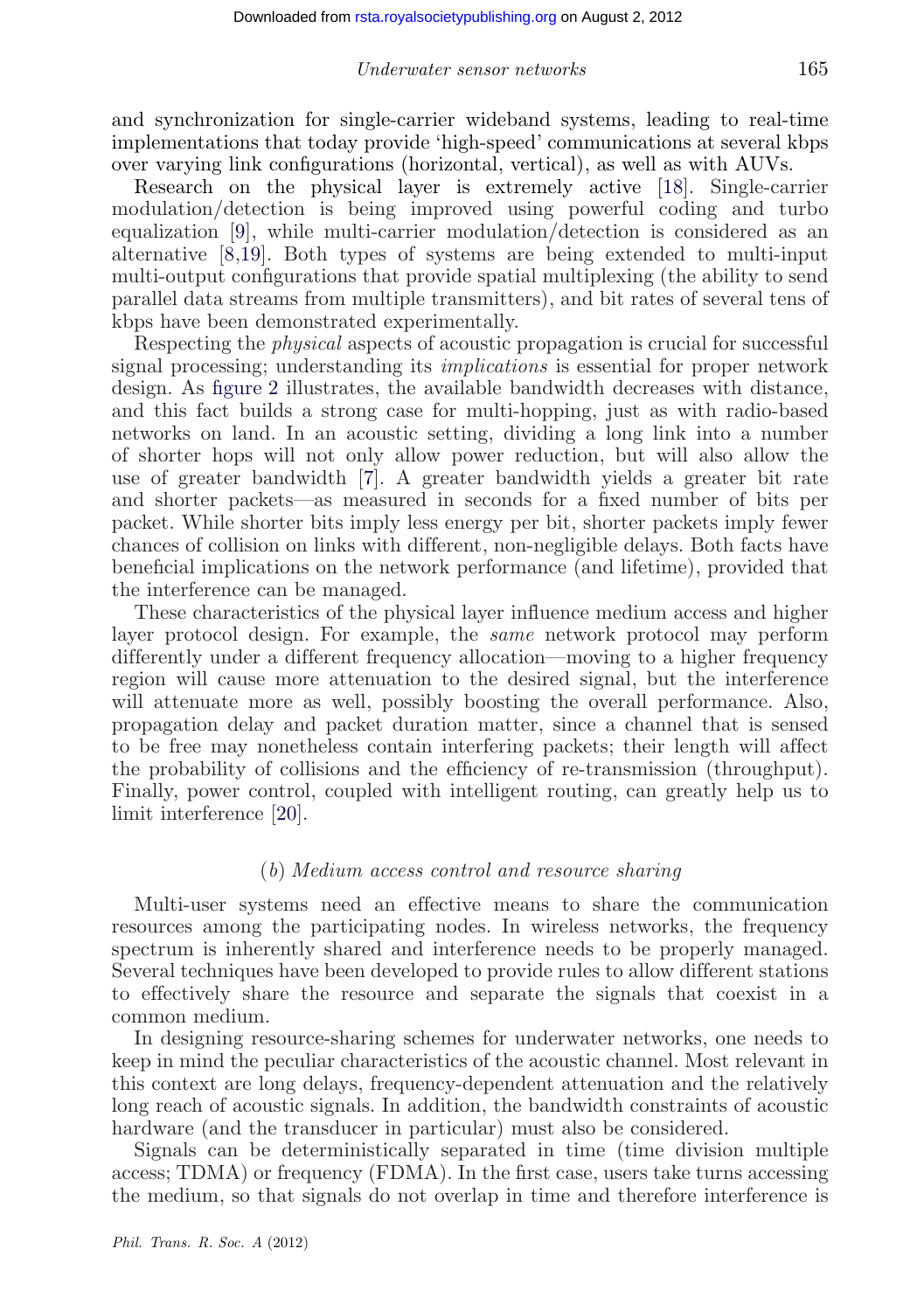avoided. In FDMA, instead, signal separation is achieved in the frequency domain; although they may overlap in time, signals occupy disjoint parts of the spectrum. These techniques are extensively used in most communications systems, and have been considered for underwater networks as well [\[21\]](#page-16-0). For example, owing to acoustic modem limitations, FDMA was chosen for the early deployment of SeaWeb [\[13\]](#page-16-0), even though the use of guard bands for channel separation leads to some inefficiency and this type of frequency channel allocation has very little flexibility (e.g. to accommodate varying transmission rates). TDMA can be more flexible, but requires synchronization among all users to make sure they access disjoint time slots. Many schemes and protocols are based on such an underlying time-division structure, which however needs some coordination and some guard times to compensate for inconsistencies in dealing with propagation delays.

Another quasi-deterministic technique for signal separation is code division multiple access (CDMA), in which signals that coexist in both time and frequency can be separated using specifically designed codes in combination with signal processing techniques. The price to pay in this case is a bandwidth expansion, especially acute with the narrow bandwidth of the acoustic channel (20 kHz or less for typical hardware). CDMA-based medium access protocols with power control have been proposed for underwater networks [\[22\]](#page-17-0), and have the advantages of not requiring slot synchronization and being robust to multi-path fading.

While these deterministic techniques can be used directly in multi-user systems, data communication nodes typically use contention-based protocols that prescribe the rules by which nodes decide when to transmit on a shared channel. In the simplest protocol, ALOHA, nodes just transmit whenever they need to (random access), and end-terminals recover from errors owing to overlapping signals (called *collisions*) with retransmission. More advanced schemes implement *carrier-sense multiple access* (CSMA), a listen-before-transmit approach, with or without collision avoidance (CA) mechanisms, with the goal of avoiding transmission on an already occupied channel. While CSMA/CA has been very successful in radio networks, the latencies encountered underwater (up to several seconds) make it very inefficient underwater (even worse than ALOHA). In fact, while ALOHA is rarely considered in radio systems owing to its poor throughput, it is a potential candidate for underwater networks when combined with simple CSMA features [\[23\]](#page-17-0).

Two examples of protocols specifically designed for underwater networks following the CSMA/CA approach are distance aware collison avoidance protocol (DACAP) [\[24\]](#page-17-0) and tone-Lohi (T-Lohi) [\[25\]](#page-17-0). The DACAP is based on an initial signalling exchange in order to reserve the channel, thereby decreasing the probability of collision. T-Lohi exploits CA tones, whereby nodes that want to transmit signal their intention by sending narrowband signals, and proceed with data transmission if they do not hear tones sent by other nodes, providing lightweight signalling at the cost of greater sensitivity to the hidden-terminal problem [\[25\]](#page-17-0). T-Lohi also exploits high acoustic latency to count contenders in ways impossible with radios, allowing very rapid convergence [\[26\]](#page-17-0).

While unsynchronized protocols are simpler, explicit coordination can improve the performance at the price of acquiring and maintaining a time reference. Although long propagation still causes inefficiency, synchronization allows protocols to exploit the space–time volume, intentionally overlapping packets in time while they remain distinct in space [\[23\]](#page-17-0). [Figure 3](#page-10-0) gives an example of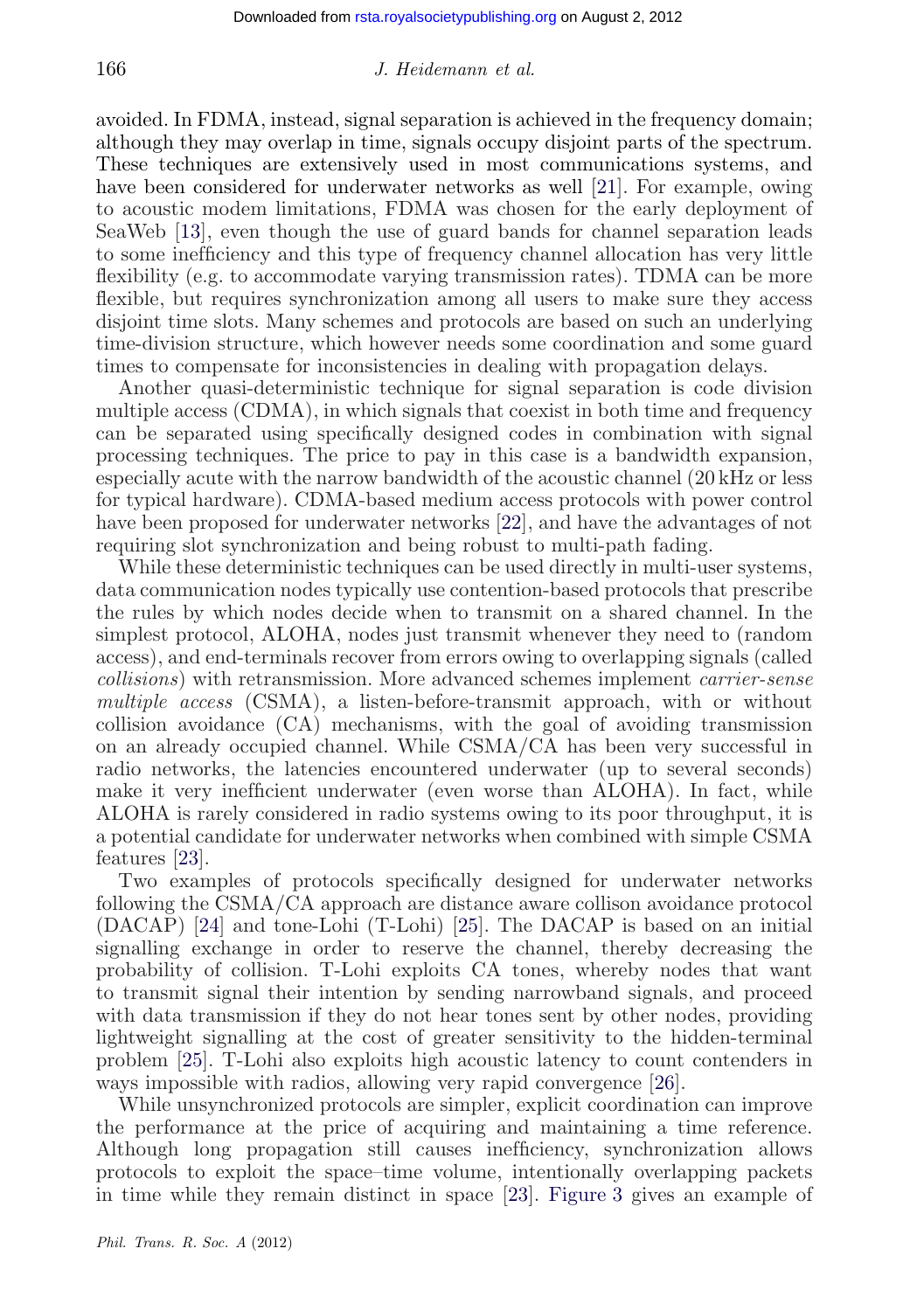<span id="page-10-0"></span>

Figure 3. Illustration of space–time volume (adapted from ([\[23\]](#page-17-0), fig. 1)): long acoustic latencies mean that packets from A and E are successfully received at B and D in part (*a*), even though they are sent concurrently, while in part  $(b)$ , packets collide at B even though they are sent at different times. (*a*) Same transmission time, no collision; (*b*) different transmission time but collision at B. (Online version in colour.)

this principle, where unlike in near-instant radio communications, long acoustic latencies mean concurrent packets can be received successfully (figure 3*a*) and packets sent at different times may collide (figure 3*b*). Even though, in most cases, it is very difficult to operate such protocols in large networks, local synchronization can be achieved and used to improve efficiency. Several protocols have been proposed that assume a common slotted structure accessed by the various nodes in the system. Early work exploited this effect, using centralized scheduling instead of random access to completely avoid collisions, although for static topologies and with additional signalling [\[27\]](#page-17-0). Slotted floor acquisition multiple access (FAMA) [\[28\]](#page-17-0) is a decentralized, CSMA-based protocol that uses synchronization to reduce the probability of collision, but is also subject to longer delays due to guard times. The underwater wireless acoustic networks media access protocol [\[29\]](#page-17-0) is another such protocol that is designed to minimize energy consumption through sleep modes and local synchronization.

A number of hybrid schemes have also been studied, in which two or more of the earlier-mentioned techniques are combined [\[30\]](#page-17-0).

#### (*c*) *The network layer, routing and transport*

In large networks, it is unlikely that any pair of nodes can communicate directly, and multi-hop operation, by which intermediate nodes are used to forward messages towards the final destination, is typically used. In addition, multi-hop operation is beneficial in view of the distance-bandwidth dependence as discussed in §3*a*.

In this case, routing protocols are used to determine a variable route that a packet should follow through a topology. While there are many papers on ad hoc routing for wireless radio networks, routing design for underwater networks is still being actively studied. Early work on underwater routing includes that by Pompili *et al.* [\[31\]](#page-17-0), where distributed protocols are proposed for both delaysensitive and delay-insensitive applications and allow nodes to select the next hop with the objective of minimizing the energy consumption while taking into account the specific characteristics of acoustic propagation as well as the application requirements. A geographical approach is proposed in Zorzi *et al*. [\[32\]](#page-17-0),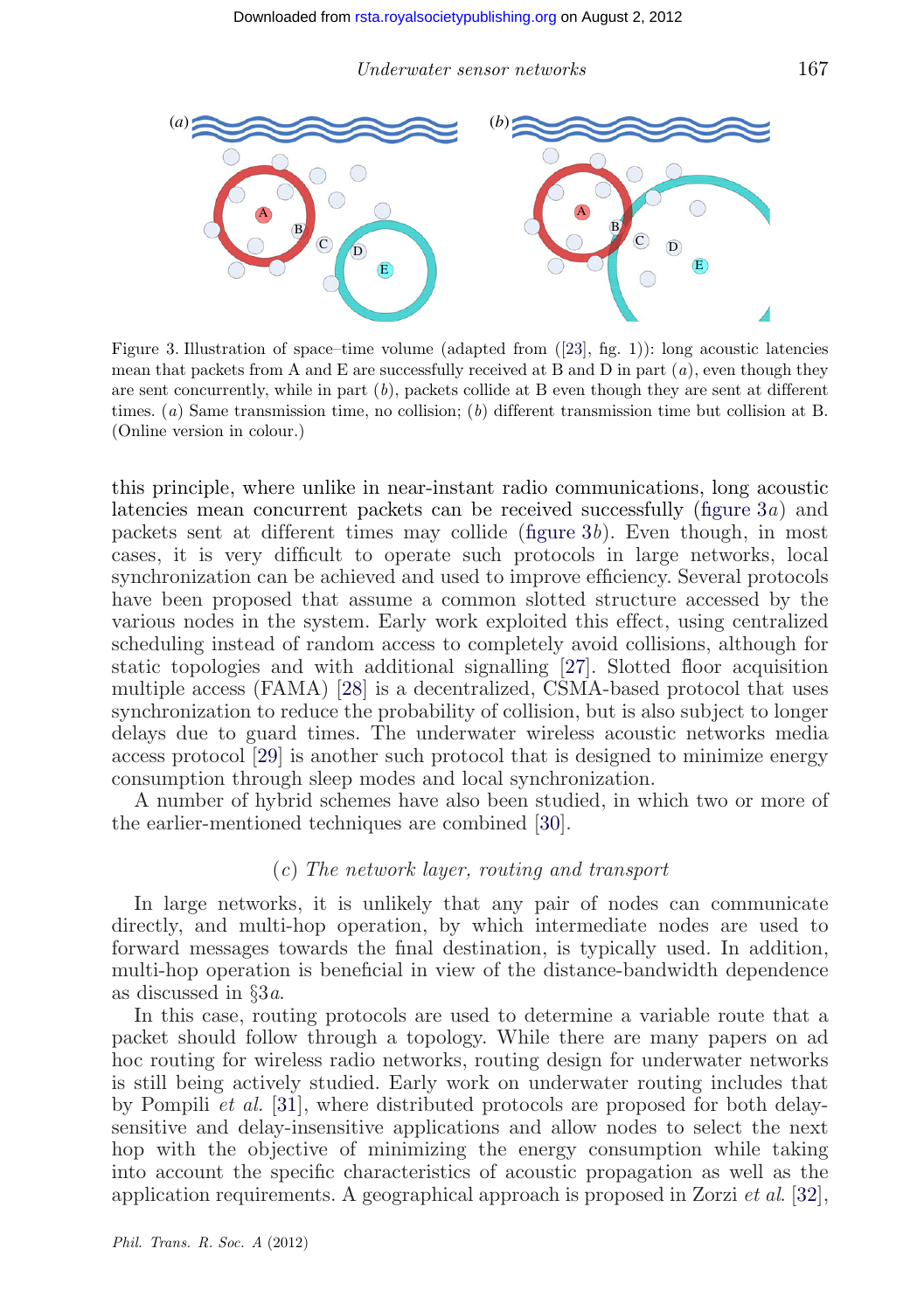where a theoretical analysis has shown that it is possible to identify an optimal advancement that the nodes should locally try to achieve in order to minimize the total path energy consumption. A similar scheme, where power control is also included in a cross-layer approach, was presented in Montana *et al*. [\[20\]](#page-16-0). Other approaches include pressure routing, where decisions are based on depth, which can be easily determined locally by means of a pressure gauge [\[33\]](#page-17-0).

An approach for data broadcasting has been proposed in Nicopolitidis *et al*. [\[34\]](#page-17-0), where an adaptive push system for the dissemination of data in underwater networks is proposed and shown to be able to work well, despite the high latencies that are found in this environment.

The design of transport protocols in underwater acoustic networks is another critical issue. Protocols such as TCP are designed for low to moderate latencies, not the large fractions of a second commonly encountered in underwater networks, and limited bandwidth and high loss suggest that end-to-end retransmission will perform poorly. For example, Xie & Cui [\[35\]](#page-17-0) propose a new transport protocol that employs erasure codes with variable block size to reliably transmit segmented data blocks along multi-hop paths. Network coding and forward-error correction can also be employed to cope with losses given long delays; coding benefits from optimizing coding and feedback [\[36\]](#page-17-0). Different approaches such as delay tolerant networking [\[37\]](#page-17-0) may be a better match to many underwater networks, by avoiding end-to-end retransmission and supporting very sparse and often disconnected networks.

Work on higher layer data-dissemination protocols underwater has been sparse, with each deployment typically using a custom solution. One system is shown by Vasilescu *et al.* [\[3\]](#page-16-0), proposing synchronization and data collection, storage and retrieval protocols for environmental monitoring.

Finally, an important issue is that of topology control, where nodes sleep to reduce energy while maintaining network connectivity. Although coordination and scheduling mechanisms can be used for this purpose, an interesting observation was made in Harris *et al.* [\[38\]](#page-17-0), where it was recognized that acoustic devices, unlike radios, can actually be woken up by an incoming acoustic signal without additional hardware. With this feature, it is possible to wake up nodes on demand and to obtain a virtually perfect topology control mechanism. The sensor networks for undersea seismic experimentation (SNUSE) modem implements such a low-power wake-up circuit, which has been integrated into the media access protocol (MAC) layer [\[25\]](#page-17-0), and the Benthos modem has a wake-up mode as well.

## (*d*) *Network services*

Of the many network services that are possible, *localization* and *time synchronization* have seen significant research because of their applicability to many scenarios. Localization and time synchronization are, in a sense, duals of each other: localization often estimates communication time-of-flight, assuming accurate clocks, and time synchronization estimates clock skew, modelling slowly varying communication delays. Under water, both pose the challenge of coping with long communications latency, and noisy, time-varying channels.

Time synchronization in wired networks dates back to the network time protocol in the 1990s; wireless sensor networks prompted a resurgence of research a decade later, with an emphasis on message and energy conservation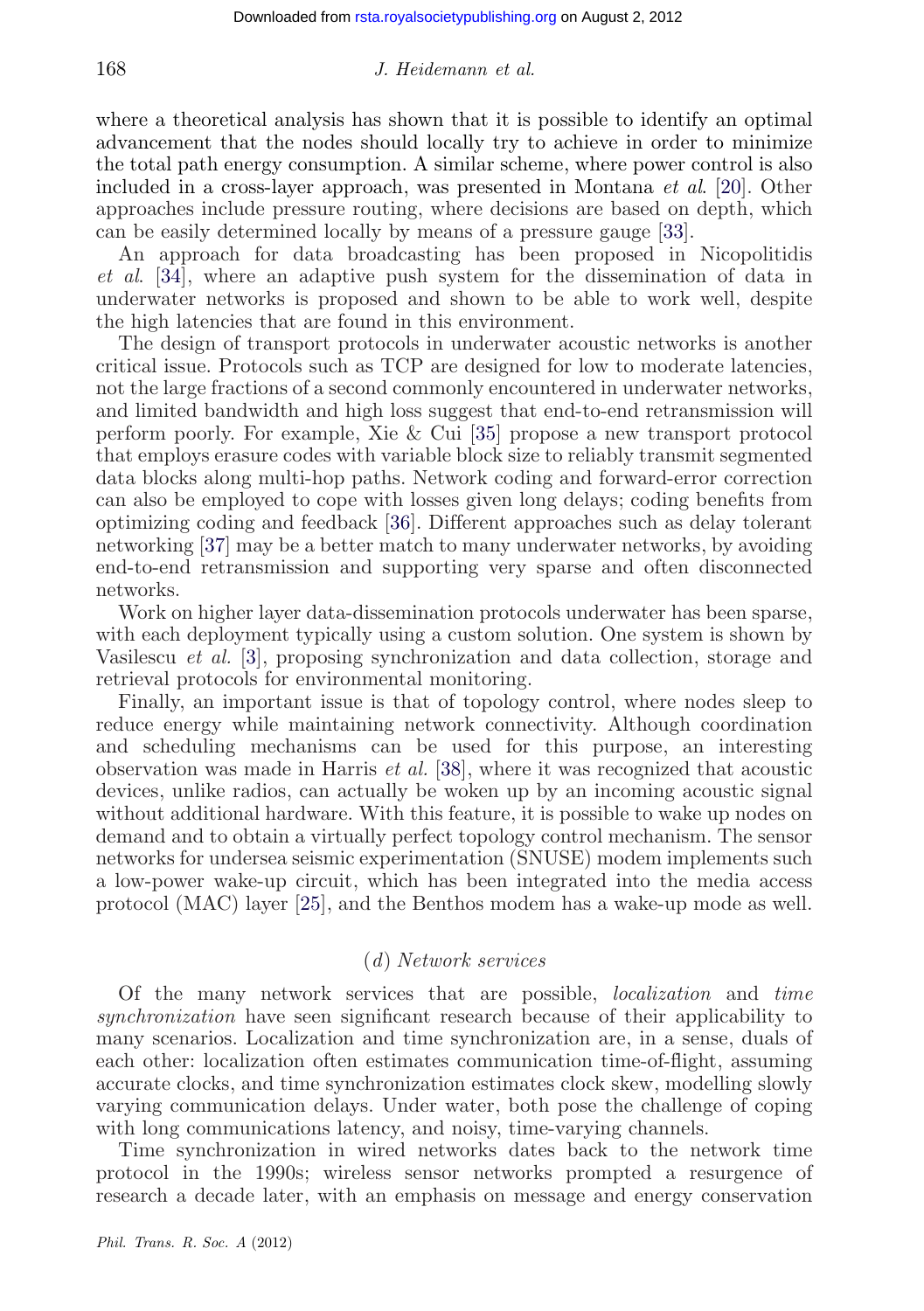through one-to-many or many-to-many synchronization [\[39\]](#page-17-0), and integration with hardware to reduce jitter [\[40\]](#page-17-0). Underwater time synchronization has built upon these ideas, revised to address challenges in slow acoustic propagation. Timesynchronization for high latency networks [\[41\]](#page-18-0) showed that clock drift during message propagation dominates the error for acoustic channels longer than 500 m. More recently, D-Sync incorporated Doppler-shift estimation to account for the error due to node mobility, or due to water currents [\[42\]](#page-18-0).

Localization too has a history in wired and radio-based wireless networks, where node-to-node ranging (based on communications time-of-flight) and beacon proximity (reachability due to attenuation) are the two fundamental methods used to locate devices. As with time synchronization, localization protocols are often pairwise, or a beacon may broadcast to many potential receivers. Slow acoustic propagation *improves* localization, since each microsecond error in timing only corresponds to a 15 mm error in location, However, bandwidth limitations make reducing message counts even more important than for radio networks.

Two underwater-specific localization systems with experimental validation are sufficient distance map estimation (SDME [\[43\]](#page-18-0)) and the system proposed by Webster *et al.* [\[44\]](#page-18-0). SDME exploits post-facto localization (analogous to postfacto time synchronization of reference-broadcast synchronization [\[39\]](#page-17-0)) to reduce message counts using an otherwise standard scheme based on all-pairs, broadcastbased, inter-station ranging. They observe localization accuracy of about 1 m at ranges of 139 m. The system of Webster *et al.* [\[44\]](#page-18-0) uses a single moving reference beacon (with global positioning system based position) to localize a moving AUV. Their localization scheme is based on acoustic ranging between vehicles with synchronized, high-precision clocks, combined with AUV location estimates from inertial navigation, combined post-facto with an extended Kalman filter. In sea trials tracking an AUV at 4000 m depths, their scheme estimates position with a standard deviation of about 10–14 m.

#### (*e*) *Sensing and application techniques*

While full coverage of sensor technology used in underwater applications is outside the scope of this paper, we briefly summarize some challenges in this section.

Some types of underwater sensors are easy and inexpensive, but many rapidly become difficult and expensive—from a few dollars to thousands or more. Inexpensive sensors include pressure sensing, which can give approximate depth, and photo-diodes and thermistors that measure ambient light and temperature [\[45\]](#page-18-0). More specialized sensors include flourometers that estimate concentrations of chlorophyll [\[46\]](#page-18-0), and devices to measure water  $CO<sub>2</sub>$ concentrations or turbidity, and sonar to detect objects underwater. Such specialized sensors can be much more expensive than more basic sensors. Traditional biology and oceanography rely on samples that are taken in the environment and returned to the laboratory for analysis. As traditional underwater research has assumed personnel on site, the cost of sample return is relatively small compared with the cost of getting the scientist to the site. With lower cost sensor networks and AUVs, we expect the costs of sample-return relative to *in situ* sensing to force revisiting these assumptions.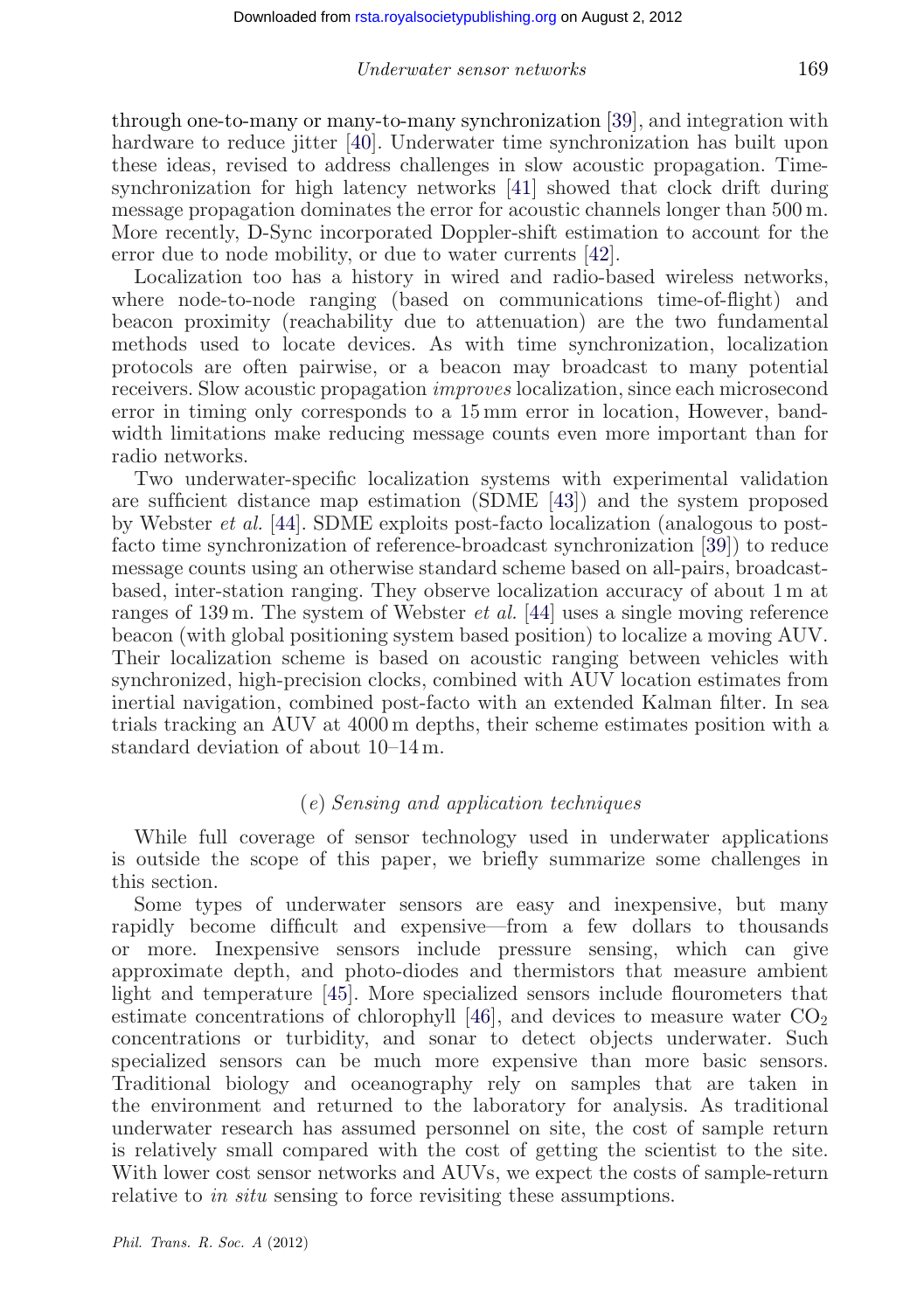Algorithms for managing underwater sensing, sensor fusion, and coordinated and adaptive sensing are just beginning to develop. Sonar has been used for over more than 60 years for processing single sensors and sensor-array data, and today, offline, pre-mission planning of AUVs has become routine. As the field matures, we look forward to work involving online, adaptive sampling using communicating AUVs.

# (*f*) *Hardware platforms*

A number of hardware platforms for acoustic communication have been developed over the years, with both commercial, military and research success. These platforms are essential to support testing and field use.

The Teledyne/Benthos modems are widely used commercial devices. They have been extensively used in SeaWeb [\[13\]](#page-16-0), with vendor-supported modifications, but their firmware is not accessible to general users, limiting their use for new physical layer and MAC research. The Evologics S2C modems [\[47\]](#page-18-0) may provide some additional flexibility in that they support the transmission of short packets, which are completely customizable by the users and can be transmitted instantly without any medium access protocol rule (this feature is also supported by the WHOI micro-modem, discussed in  $\S 3g$ ). By using such packets, there is some room for implementing and testing protocols, even though the level of reprogrammability of commercial devices remains rather limited in general. The data rates supported by these modems range from a few hundred bps to a few kbps in various bands of the tens of kHz frequency range, over distances up to a few tens of kilometres and with power consumptions of tens of watts.

Research-specific modems offer more possibilities, although lacking commercial support. The WHOI micro-modem [\[48\]](#page-18-0) is probably the most widely used device in this category, with a data rate of 80 bps (non-coherent) or about 5 kbps (coherent) with a range of a few kilometres. Other research modems have focused on simple, low-cost designs, such as the SNUSE modem at the University of Southern California (USC) and a low-cost hydrophone at the University of California, San Diego, USA, or on reconfigurable, often field programmable gate array based hardware to support higher speed communications or experimentation, such as in AquaNode at MIT (see [\[49\]](#page-18-0) for a comparison). A software-defined platform has been proposed in [\[50\]](#page-18-0). Using well-tested tools from wireless radio (such as GNU Radio and TinyOS) and adapting them to work with acoustic devices, this platform provides a powerful means to test protocols in an underwater network and to configure them at runtime.

Several modems (including Teledyne/Benthos, the SNUSE modem and others) support a low-power receive mode, which could in principle be used to implement wake-up modes for topology control [\[38\]](#page-17-0). However, integration of this wake-up feature with higher layer protocols often depends on whether or not the firmware is accessible.

While there is no universal development environment or operating system for underwater research, platforms are generally large enough that traditional embedded systems operating environments are feasible. A number of groups use embedded variants of Linux, for example.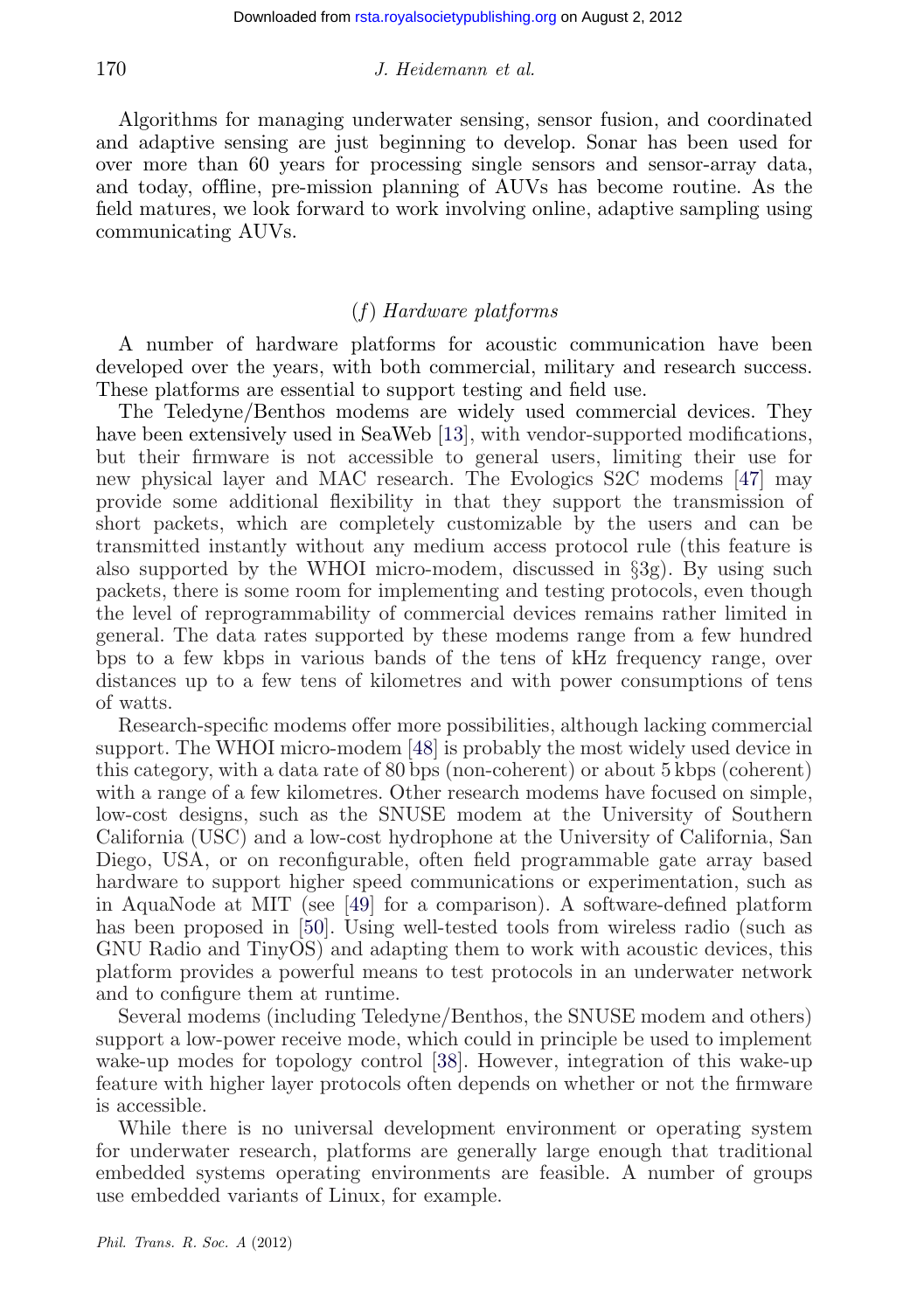# (*g*) *Testbeds*

The breadth of interest in underwater networks has resulted in a great deal of work in the laboratory and simulation, but field experiments remain difficult, and the cost and time of boat rental and offshore deployment are high. Seaweb represents one of the first multi-hop networks, deploying more than a dozen nodes off San Diego in 2000 [\[13\]](#page-16-0). However, like other contemporary field tests, it was only available to its developers.

More recently at least two groups have explored a testbed that can be shared by multiple projects, or even open for public use. USC has prototyped a small, harbour-based testbed and made it available to other groups [\[51\]](#page-18-0); WHOI has prototyped a buoy-based, ocean-deployable testbed [\[12\]](#page-16-0). Internet-accessible, the USC testbed can be used at any time and for long periods, but it is limited to one location, while the ocean-deployable testbed can be taken to different locations and accessed through surface wireless for temporary deployments. A common goal of these projects is to make experimentation available to a broader group of users. In addition to these steps towards shared testbeds, groups at the University of Connecticut, the National University of Singapore and the North Atlantic Treaty Organization (NATO) Undersea Research Centre (among others) have deployed medium-to-large-scale internal testbeds.

#### (*h*) *Simulators and models*

Unlike in radio frequency wireless sensor networks, where experimentation is comparatively accessible and affordable, underwater hardware is expensive (a complete, watertight node can easily cost more than US\$1000) and costly to deploy (testing in a public pool can cost US\$40 per hour due to the mandatory presence of a lifeguard, and deep sea deployments can easily cost tens of thousands of dollars per day); so alternatives are important. Also important is the need for rapid and controlled, reproducible testing over a wide range of conditions. Simulation and modelling is ideal to address both of these problems. Unfortunately, in many instances, the accuracy of networking simulators in modelling the physical layer and the propagation effects is poor, limiting the predictive value of such tools.

Many researchers develop custom simulators to address their specific question, and others develop personal extensions to existing tools such as the *network simulator* (ns-2, a popular tool for networking studies [\[52\]](#page-18-0)). However, distribution and generality of these tools is often minimal, constraining their use to their authors.

Several recent efforts have approached the goal of building underwater simulation tools for the general research community, particularly striving to capture, in sufficient detail, the key properties of acoustic propagation [\[53,54\]](#page-18-0). For example, the World Ocean Simulation System (WOSS) [\[54\]](#page-18-0) integrates ns-2 with BELLHOP [\[55\]](#page-18-0), a ray-tracing software for acoustic propagation able to predict the sound distribution in a given volume. This approach combines a powerful and widely accepted network simulation tool with an acoustic propagation model that is very accurate in the tens of kHz frequency range, providing results that may represent reasonably realistic scenarios. While not a substitute for experimentation, such simulation frameworks represent a very useful tool for preliminary investigations and for quick exploration of a large design space.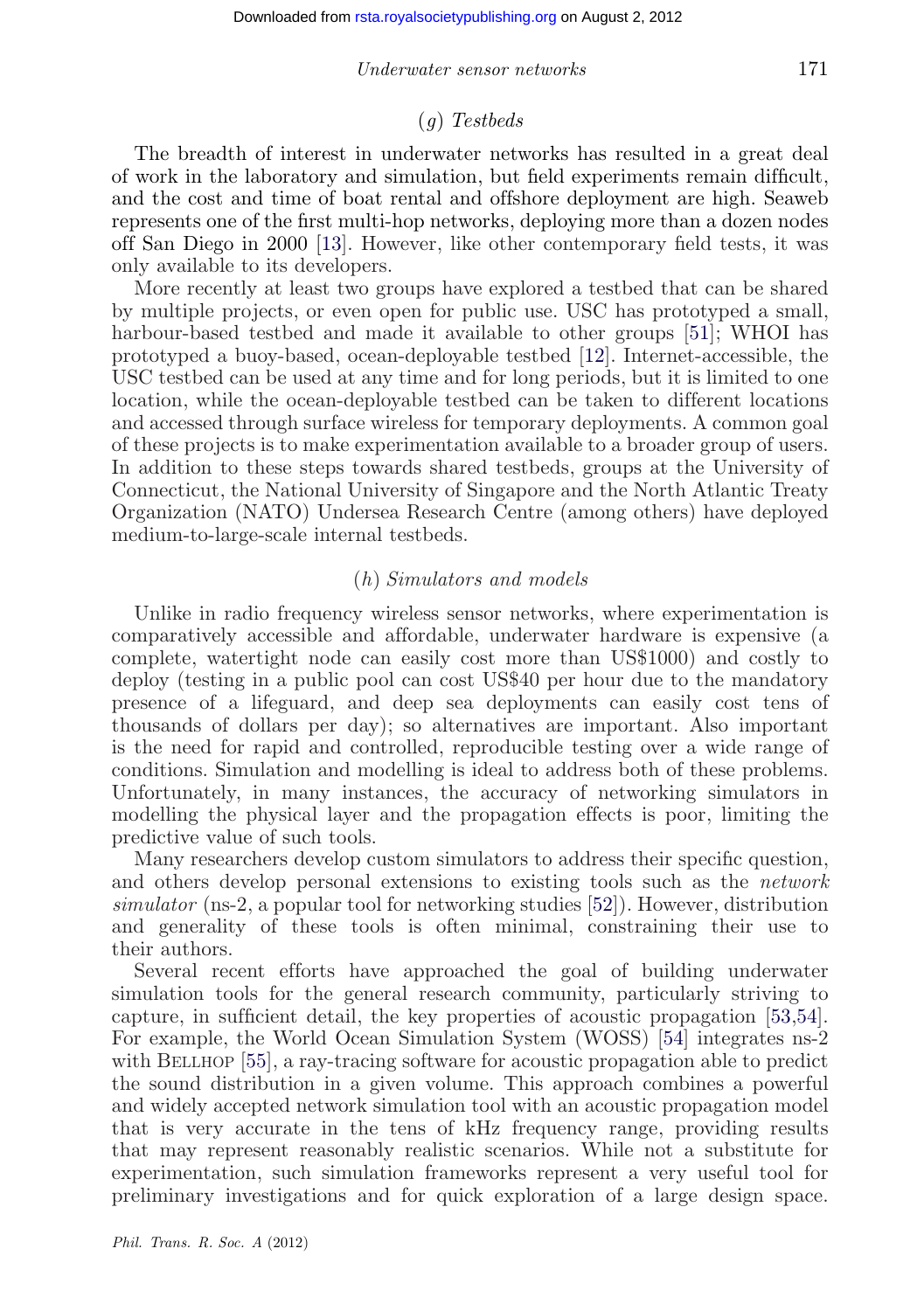A complementary approach also under consideration is to connect a simulator directly to acoustic modems (instead of simulating propagation and physical layer), combining simulation and hardware to emulate a complete system.

Several sophisticated modelling tools (including both analytical and computational approaches, e.g. ray tracing) have been developed to study acoustic propagation. However, in most cases, the complexity of such models makes them unsuitable for use in the analysis of communication systems and networks, where the time scales involved require lightweight channel/error models and where many lower-level details may have a lesser effect on the overall performance. For this reason, there is currently a strong interest in the development of alternative models, designed to be used in analytical or simulation systems studies. While this is still an open problem, we expect that the recent interests in underwater communication systems and networks will fuel research in this field, making it possible to develop investigation tools that are both accurate and usable.

#### **4. Conclusions and future challenges**

Applications drive the development of underwater sensing and networking. Inexpensive computing, sensing and communications have enabled terrestrial sensor networking in the past couple of decades; we expect that cheap computing, combined with lower cost advanced acoustic technology, communication and sensing, will enable underwater sensing applications as well.

While research on underwater sensor networks has significantly advanced in recent years, it is clear that a number of challenges still remain to be solved. With the flurry of new approaches to communication, medium access, networking and applications, effective analysis, integration and testing of these ideas is paramount—the field must develop fundamental insights, as well as understand what stands up in practice. For these reasons, we believe that the development of new theoretical models (both analytical and computational) is very much needed, and that greater use of testbeds and field experiments is essential; such work will support more accurate performance analysis and system characterization, which will feed into the next generation of underwater communications and sensing. In addition, integration and testing of current ideas will stress the seams that are often hidden in more focused laboratory research, such as total system cost, energy requirements and overall robustness in different conditions.

In addition, we are encouraged by a broadening of the field to consider different options, spanning from high-performance (and cost) to low-cost (but lower performance), and including mobile (human-supported or autonomous), deployable and stationary configurations.

J.H.'s work is partially supported by the National Science Foundation (NSF) under grants CNS-0708946 (ORTUN) and CNS-0821750 (DATUNR). M.S.'s work is partially supported by grants NSF-0831728 and ONR-N00014-09-1-0700. M.Z.'s work is partially supported by the European Commission under FP7 (CLAM project, GA 258359), by the Italian Institute of Technology under the Project Seed programme (NAUTILUS project) and by the US Office of Naval Research under grant no. N000141010422. The conclusions of this work are those of the authors and do not necessarily reflect the views of their supporters.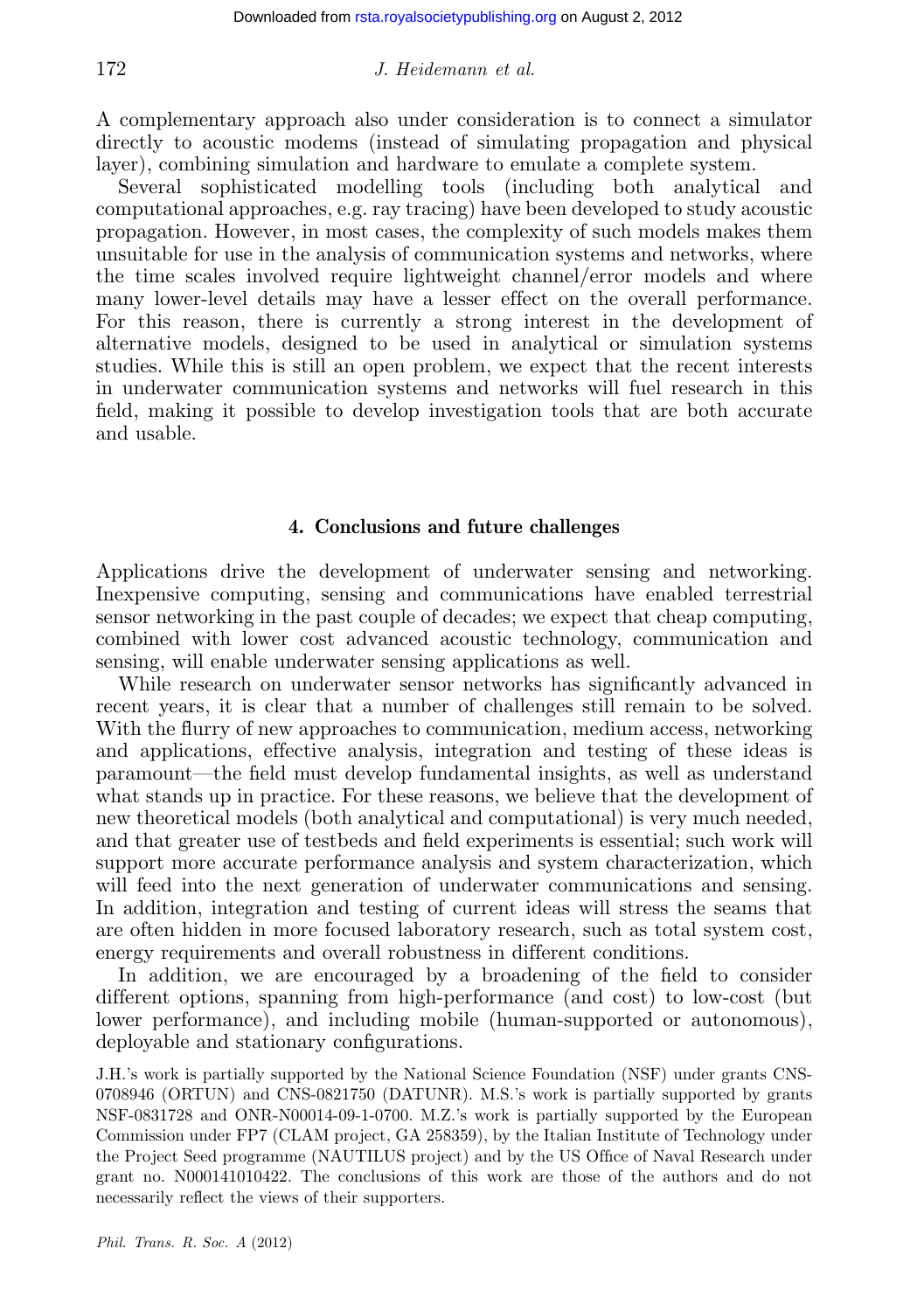### **References**

- <span id="page-16-0"></span>1 Tunnicliffe, V., Barnes, C. & Dewey, R. 2008 Major advances in cabled ocean observatories (VENUS and NEPTUNE Canada) in coastal and deep sea settings. In *IEEE/OES US/EU-Baltic Int. Symp., Tallinn, Estonia, May 2008*, pp. 1–7. IEEE.
- 2 Farr, N., Bowen, A., Ware, J., Pontbriand, C. & Tivey, M. 2010 An integrated, underwater optical/acoustic communications system. In *IEEE Oceans Conf., Sydney, Australia, May 2010*, pp. 1–6. IEEE.
- 3 Vasilescu, I., Kotay, K., Rus, D., Dunbabin, M. & Corke, P. 2005 Data collection, storage, and retrieval with an underwater sensor network. In *Proc. 3rd ACM SenSys Conf., San Diego, CA, November 2005*, pp. 154–165. ACM.
- 4 Cella, U. M., Johnstone, R. & Shuley, N. 2009 Electromagnetic wave wireless communication in shallow water coastal environment: theoretical analysis and experimental results. In *Proc. 4th ACM Int. Workshop on Underwater Networks* (*WUWNet*)*, Berkeley, CA, November 2009*, pp. 9:1–9:8. ACM.
- 5 Friedman, J., Torres, D., Schmid, T., Dong, J. & Srivastava, M. B. 2010 A biomimetic quasistatic electric field physical channel for underwater ocean networks. In *Proc. 5th ACM Int. Workshop on Underwater Networks* (*WUWNet*)*, Woods Hole, MA, September 2010.* ACM.
- 6 Urick, R. 1983 *Principles of underwater sound*. New York, NY: McGraw-Hill.
- 7 Stojanovic, M. 2007 On the relationship between capacity and distance in an underwater acoustic communication channel. *ACM Mobile Comput. Commun. Rev.* **11**, 34–43. [\(doi:10.1145/](http://dx.doi.org/doi:10.1145/1347364.1347373) [1347364.1347373\)](http://dx.doi.org/doi:10.1145/1347364.1347373)
- 8 Carrascosa, P. C. & Stojanovic, M. 2010 Adaptive channel estimation and data detection for underwater acoustic MIMO OFDM systems. *IEEE J. Oceanic Eng.* **35**, 635–646. [\(doi:10.1109/](http://dx.doi.org/doi:10.1109/JOE.2010.2052326) [JOE.2010.2052326\)](http://dx.doi.org/doi:10.1109/JOE.2010.2052326)
- 9 Roy, S., Duman, T. & McDonald, V. 2009 Error rate improvement in underwater MIMO communications using sparse partial response equalization. *IEEE J. Oceanic Eng.* **34**, 181–201. [\(doi:10.1109/JOE.2009.2014658\)](http://dx.doi.org/doi:10.1109/JOE.2009.2014658)
- 10 Fairley, P. 2005 Neptune rising. *IEEE Spectr.* **42**, 38–45. [\(doi:10.1109/MSPEC.2005.1526903\)](http://dx.doi.org/doi:10.1109/MSPEC.2005.1526903)
- 11 Akyildiz, I., Pompili, D. & Melodia, T. 2005 Underwater acoustic sensor networks: research challenges. *Ad Hoc Netw.* **3**, 257–279. [\(doi:10.1016/j.adhoc.2005.01.004\)](http://dx.doi.org/doi:10.1016/j.adhoc.2005.01.004)
- 12 Shusta, J. 2010 Acoustic network architecture. In *Proc. 5th ACM Int. Workshop on Underwater Networks* (*WUWNet*)*, Woods Hole, MA, September 2010*. ACM.
- 13 Proakis, J., Sozer, E., Rice, J. & Stojanovic, M. 2001 Shallow water acoustic networks. In *IEEE Commun. Mag.* **39**, 114–119. [\(doi:10.1109/35.965368\)](http://dx.doi.org/doi:10.1109/35.965368)
- 14 Heidemann, J., Ye, W., Wills, J., Syed, A. & Li, Y. 2006 Research challenges and applications for underwater sensor networking. In *Proc. IEEE Wireless Communications and Networking Conf., Las Vegas, NV, April 2006*, pp. 228–235. IEEE.
- 15 Green, D. 2010 Acoustic modems, navigation aids, and networks for undersea operations. In *IEEE Oceans Conf., Sydney, Australia, May 2010*, pp. 1–6. IEEE.
- 16 Singh, S., Webster, S., Freitag, L., Whitcomb, L., Ball, K., Bailey, J. & Taylor, C. 2009 Acoustic communication performance of the WHOI micro-modem in sea trials of the Nereus vehicle to 11 000 m depth. In *IEEE Oceans Conf., Biloxi, MS, March 2009*, pp. 1–6.
- 17 Stojanovic, M., Catipovic, J. & Proakis, J. 1993 Adaptive multichannel combining and equalization for underwater acoustic communications. *J. Acoust. Soc. Am.* **94**, 1621–1631.
- 18 Singer, A., Nelson, J. & Kozat, S. 2009 Signal processing for underwater acoustic communications. *IEEE Commun. Mag.* **47**, 90–96. [\(doi:10.1109/MCOM.2009.4752683\)](http://dx.doi.org/doi:10.1109/MCOM.2009.4752683)
- 19 Berger, C., Zhou, S., Preisig, J. & Willett, P. 2010 Sparse channel estimation for multicarrier underwater acoustic communication: from subspace methods to compressed sensing. *IEEE Trans. Signal Process.* **58**, 1708–1721. [\(doi:10.1109/TSP.2009.2038424\)](http://dx.doi.org/doi:10.1109/TSP.2009.2038424)
- 20 Montana, J., Stojanovic, M. & Zorzi, M. 2010 On joint frequency and power allocation in a cross-layer protocol for underwater acoustic networks. *IEEE J. Oceanic Eng.* **35**, 936–947.
- 21 Sozer, E. M., Stojanovic, M. & Proakis, J. G. 2000 Underwater acoustic networks. *IEEE J. Oceanic Eng.* **25**, 72–83. [\(doi:10.1109/48.820738\)](http://dx.doi.org/doi:10.1109/48.820738)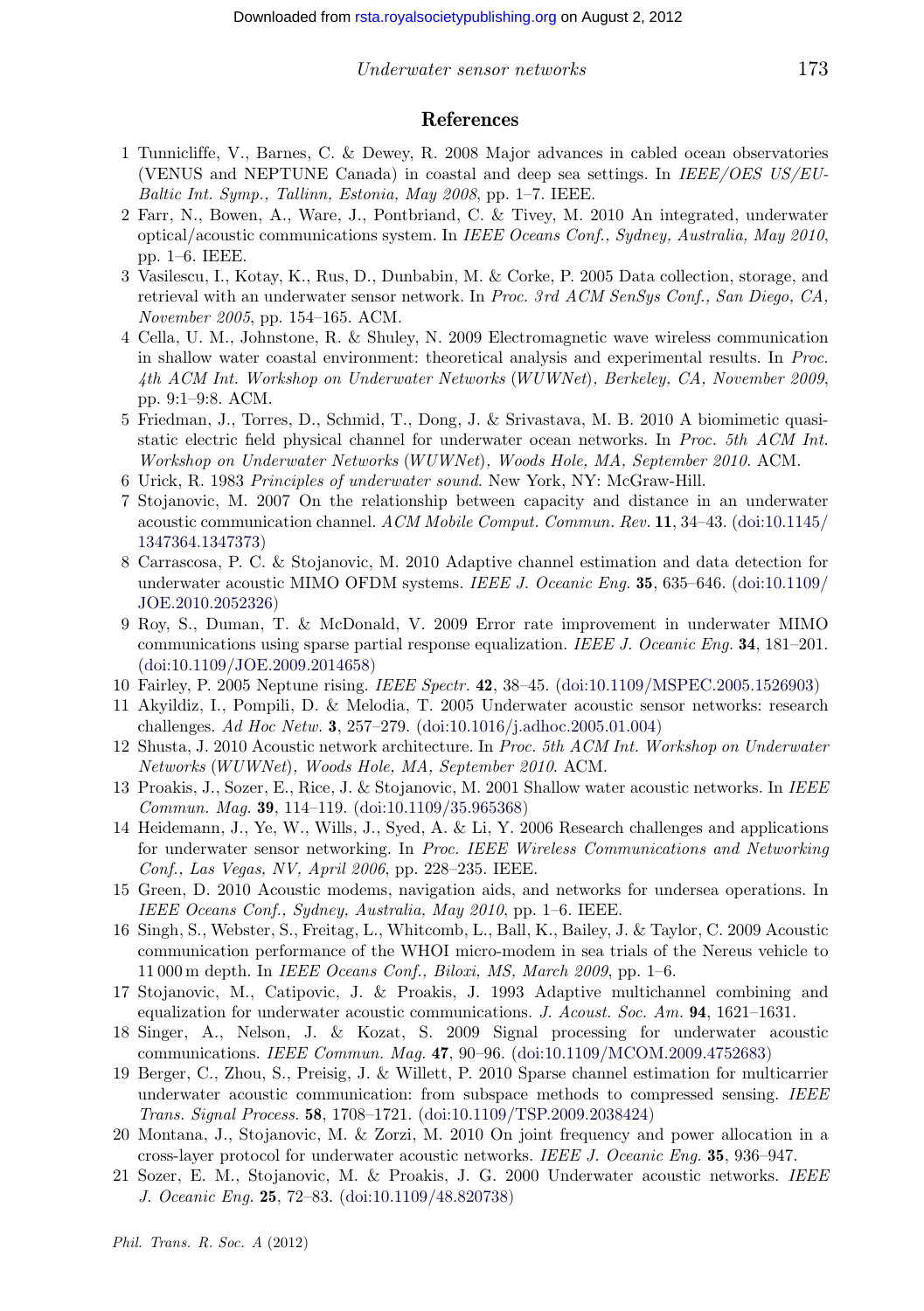- 22 Pompili, D., Melodi, T. & Akyildiz, I. F. 2009 A CDMA-based medium access control for underwater acoustic sensor networks. *IEEE Trans. Wireless Commun.* **8**, 1899–1909. [\(doi:](http://dx.doi.org/doi:10.1109/TWC.2009.080195) [10.1109/TWC.2009.080195\)](http://dx.doi.org/doi:10.1109/TWC.2009.080195)
- 23 Ahn, J., Syed, A., Krishnamachari, B. & Heidemann, J. 2011 Design and analysis of a propagation delay tolerant ALOHA protocol for underwater networks. *Ad Hoc Netw. J.* **9**, 752–766. [\(doi:10.1016/j.adhoc.2010.09.007\)](http://dx.doi.org/doi:10.1016/j.adhoc.2010.09.007)
- 24 Peleato, B. & Stojanovic, M. 2007 Distance aware collision avoidance protocol for ad hoc underwater acoustic sensor networks. *IEEE Commun. Lett.* **11**, 1025–1027. [\(doi:10.1109/LCOMM.2007.071160\)](http://dx.doi.org/doi:10.1109/LCOMM.2007.071160)
- 25 Syed, A., Ye, W. & Heidemann, J. 2008 Comparison and evaluation of the T-Lohi MAC for underwater acoustic sensor networks. *IEEE J. Selected Areas Commun.* **26**, 1731–1743. [\(doi:10.1109/JSAC.2008.081212\)](http://dx.doi.org/doi:10.1109/JSAC.2008.081212)
- 26 Syed, A. A. & Heidemann, J. 2010 Contention analysis of MAC protocols that count. In *Proc. 5th ACM Int. Workshop on Underwater Networks* (*WUWNet*)*, Woods Hole, MA, September 2010*, pp. 2:1–2:8. ACM.
- 27 Badia, L., Mastrogiovanni, M., Petrioli, C., Stefanakos, S. & Zorzi, M. 2006 An optimization framework for joint sensor deployment, link scheduling and routing in underwater sensor networks. In *Proc. 1st ACM Int. Workshop on Underwater Networks* (*WUWNet*)*, Los Angeles, CA, September 2006*, pp. 56–63. ACM.
- 28 Molins, M. & Stojanovic, M. 2006 Slotted FAMA: a MAC protocol for underwater acoustic networks. In *Proc. IEEE Oceans Conf., Boston, MA, March 2006*, pp. 1–7. IEEE.
- 29 Park, M. K. & Rodoplu, V. 2007 UWAN-MAC: an energy-efficient MAC protocol for underwater acoustic wireless sensor networks. *IEEE J. Oceanic Eng.* **32**, 710–720. [\(doi:10.1109/JOE.2007.899277\)](http://dx.doi.org/doi:10.1109/JOE.2007.899277)
- 30 Kredo II. K. B. & Mohapatra, P. 2007 A hybrid medium access control protocol for underwater wireless networks. In *Proc. 2nd ACM Int. workshop on underwater networks* (*WUWNet*)*, Montreal, QC, September 2007*, pp. 33–40. ACM.
- 31 Pompili, D., Melodia, T. & Akyildiz, I. F. 2006 Routing algorithms for delay-insensitive and delay-sensitive applications in underwater sensor networks. In *Proc. ACM Int. Conf. on Mobile Computing and Networking, Los Angeles, CA, September 2006*, pp. 298–309. ACM.
- 32 Zorzi, M., Casari, P., Baldo, N. & Harris III, A. F. 2008 Energy-efficient routing schemes for underwater acoustic networks. *IEEE J. Selected Areas Commun.* **26**, 1754–1766.
- 33 Lee, U., Wang, P., Noh, Y., Vieira, L. F. M., Gerla, M. & Cui, J.-H. 2010 Pressure routing for underwater sensor networks. In *Proc. IEEE Infocom, San Diego, CA, March 2010*, pp. 1–9. IEEE.
- 34 Nicopolitidis, P., Papadimitriou, G. & Pomportsis, A. 2010 Adaptive data broadcasting in underwater wireless networks. *IEEE J. Oceanic Eng.* **35**, 623–634. [\(doi:10.1109/JOE.2010.2049674\)](http://dx.doi.org/doi:10.1109/JOE.2010.2049674)
- 35 Xie, P. & Cui, J.-H. 2007 An FEC-based reliable data transport protocol for underwater sensor networks. In *Proc. 16th IEEE Int. Conf. on Computer Communications and Networks, Honolulu, HI, September 2007*, pp. 747–753. IEEE.
- 36 Lucani, D. E., Stojanovic, M. & Médard, M. 2009 Random linear network coding for time division duplexing: when to stop talking and start listening. In *Proc. IEEE Infocom, Rio de Janeiro, Brazil, April 2009*, pp. 1800–1808. IEEE.
- 37 Fall, K. & Farrell, S. 2008 DTN: An architectural retrospective. *IEEE J. Selected Areas Commun.* **26**, 828–837. [\(doi:10.1109/JSAC.2008.080609\)](http://dx.doi.org/doi:10.1109/JSAC.2008.080609)
- 38 Harris III, A. F., Stojanovic, M. & Zorzi, M. 2009 Idle-time energy savings through wake-up modes in underwater acoustic networks. *Ad Hoc Netw.* **7**, 770–777. [\(doi:10.1016/j.adhoc.2008.07.014\)](http://dx.doi.org/doi:10.1016/j.adhoc.2008.07.014)
- 39 Elson, J., Girod, L. & Estrin, D. 2002 Fine-grained network time synchronization using reference broadcasts. In *Proc. 5th USENIX Symp. on Operating Systems Design and Implementation, Boston, MA, December 2002*, pp. 147–163. USENIX.
- 40 Ganeriwal, S., Kumar, R. & Srivastava, M. B. 2003 Timing-sync protocol for sensor networks. In *Proc. 1st ACM SenSys Conf., Los Angeles, CA, November 2003*, pp. 138–149. ACM.

<span id="page-17-0"></span>